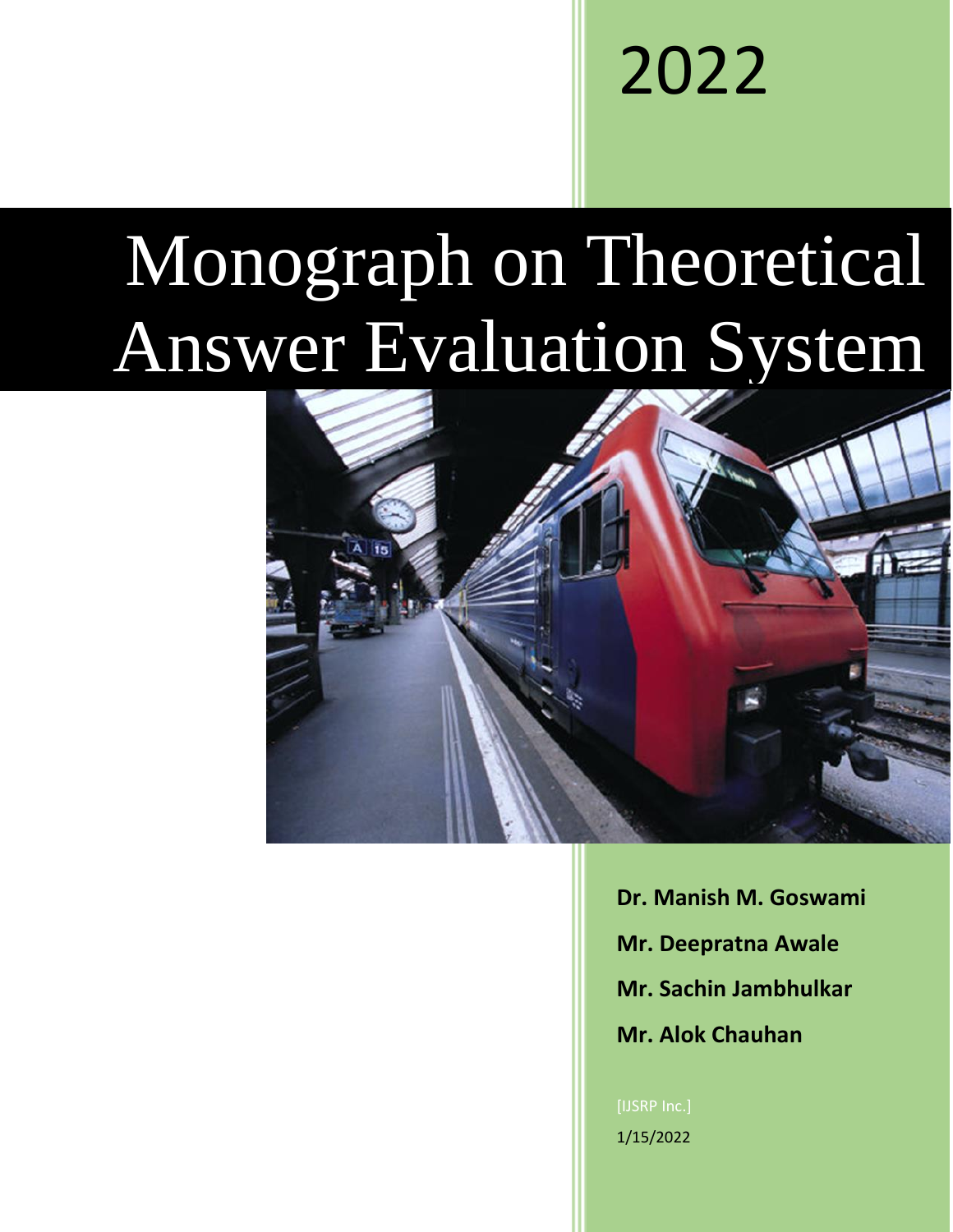# Monograph on Theoretical Answer Evaluation System

 Dr. Manish M. Goswami Mr. Deepratna Awale Mr. Sachin Jambhulkar Mr. Alok Chauhan

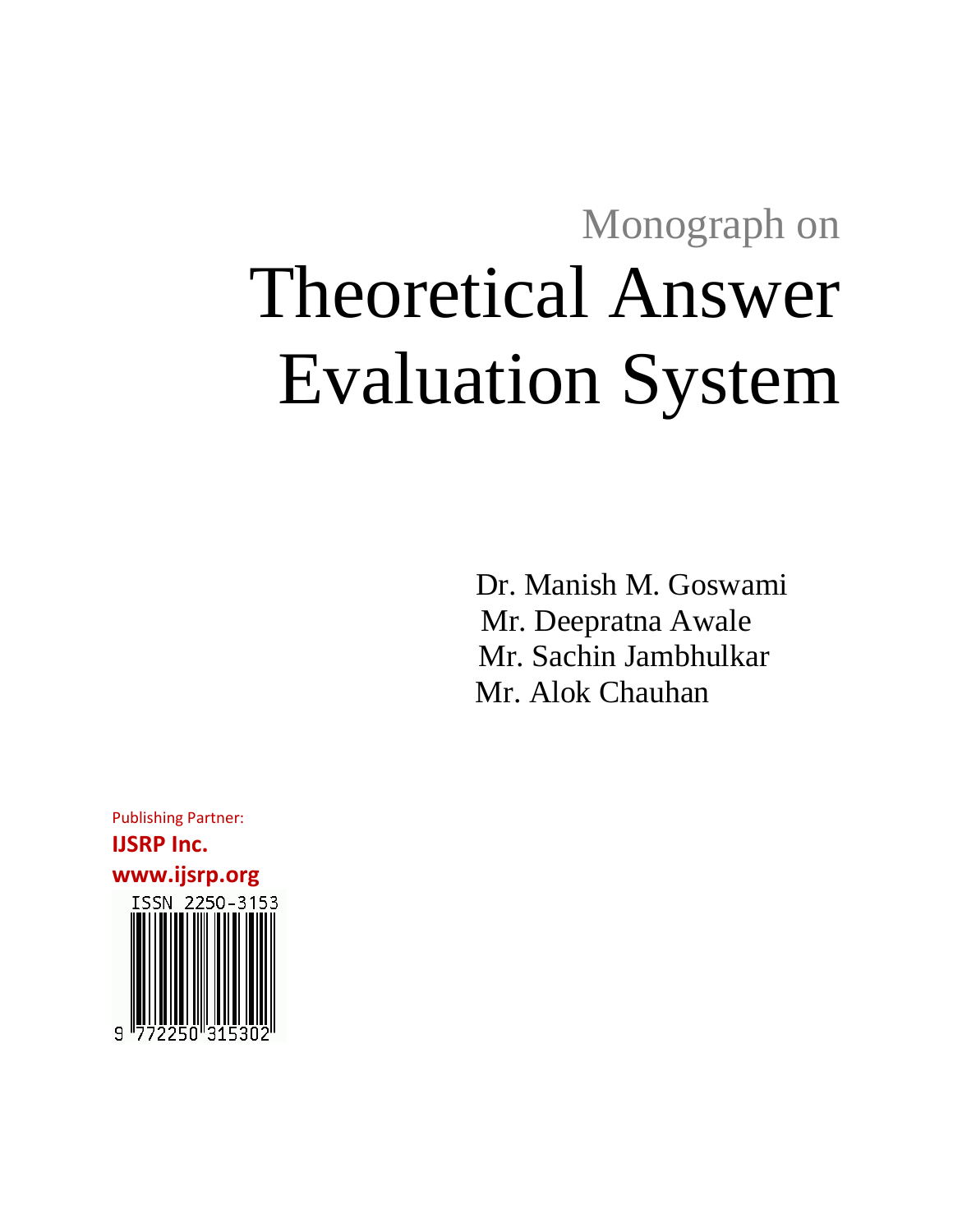International Journal of Scientific and Research Publications (ISSN: 2250-3153)

# Preface

Theoretical Answer Evaluation System (T. A. E. S.) evaluates textual answers available in digital form and marks them based on a provided answer key. The system can identify if points given in the answer-key are similar to a point in the provided answer in any random order using cosine similarity. It can also check for plagiarism and grammaron a preliminary level. The study revolves around how a paper-checker without any domain knowledge of a subject can check a paper of a given subject, and mimics this process using Machine Learning. This system allows automated checking of subjective answers without the aid of human benefactor. It can find similarity in text passages with high accuracy and also distribute and cut marks based on number of points found and grammatical errors in the answer respectively. It is an essential in the time of a pandemic as it allows having subjective type tests, with automated checking. This system's score coincides with human given scores approximately 8 out of 10 times on a database of 1379 sentences and is faster than any human checker by only requiring 1 second for a passage of more than 200 words.This monograph shows working of TAES in complete detail.

We express our sincere thanks to all those who were involved in guiding and giving suggestions and encouragement to make this monograph complete.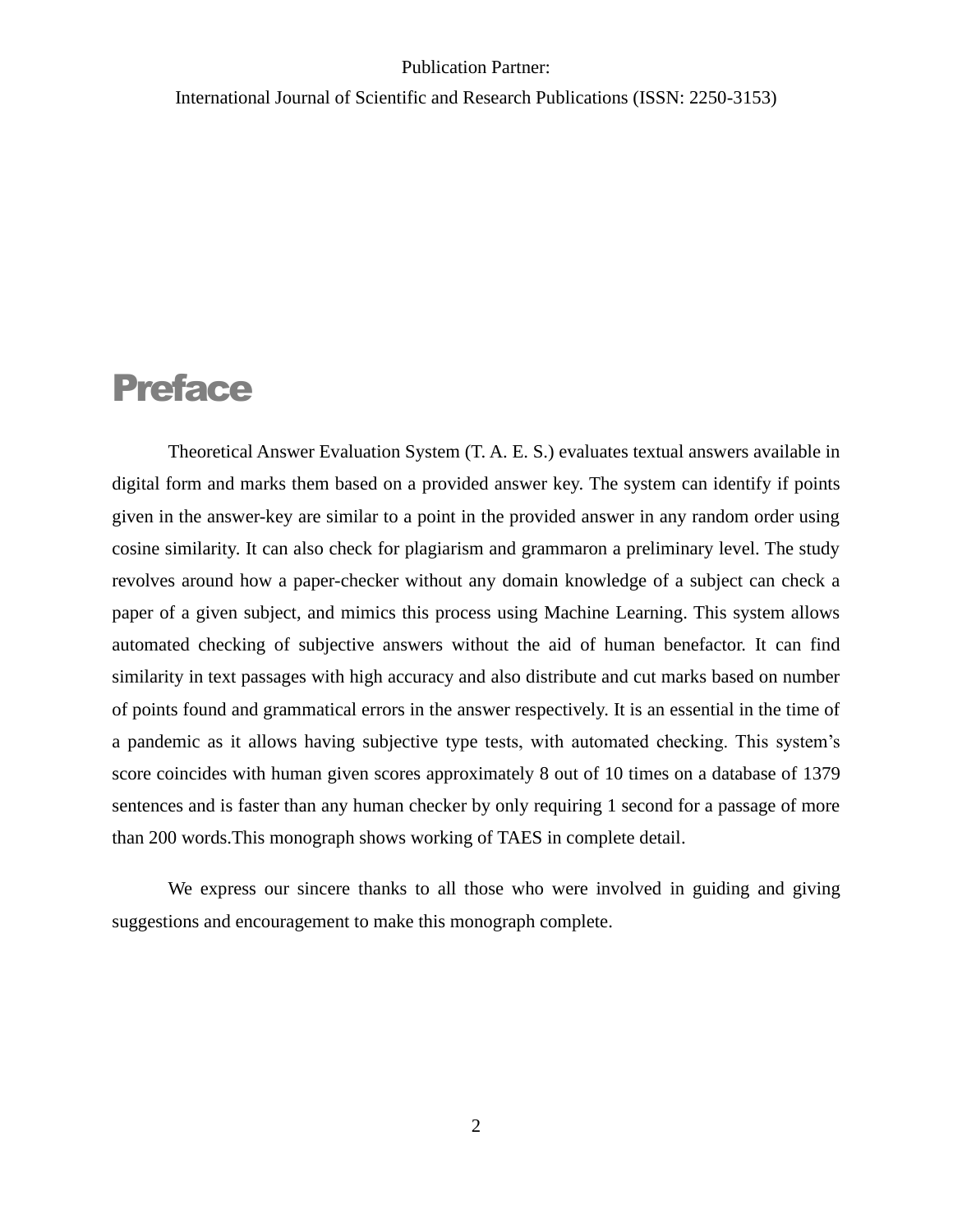International Journal of Scientific and Research Publications (ISSN: 2250-3153)

# Copyright and Trademarks

All the mentioned authors are the owner of this Monograph and own all copyrights of the Work. IJSRP acts as publishing partner and authors will remain owner of the content.

Copyright©2011-2022, All Rights Reserved

No part of this Monograph may be reproduced, stored in a retrieval system, or transmitted, in any form or by any means, electronic, mechanical, photocopying, recording, scanning or otherwise, except as described below, without the permission in writing of the Authors& publisher.

Copying of content is not permitted except for personal and internal use, to the extent permitted by national copyright law, or under the terms of a license issued by the national Reproduction Rights Organization.

Trademarks used in this monograph are the property of respective owner and either IJSRP or authors do not endorse any of the trademarks used.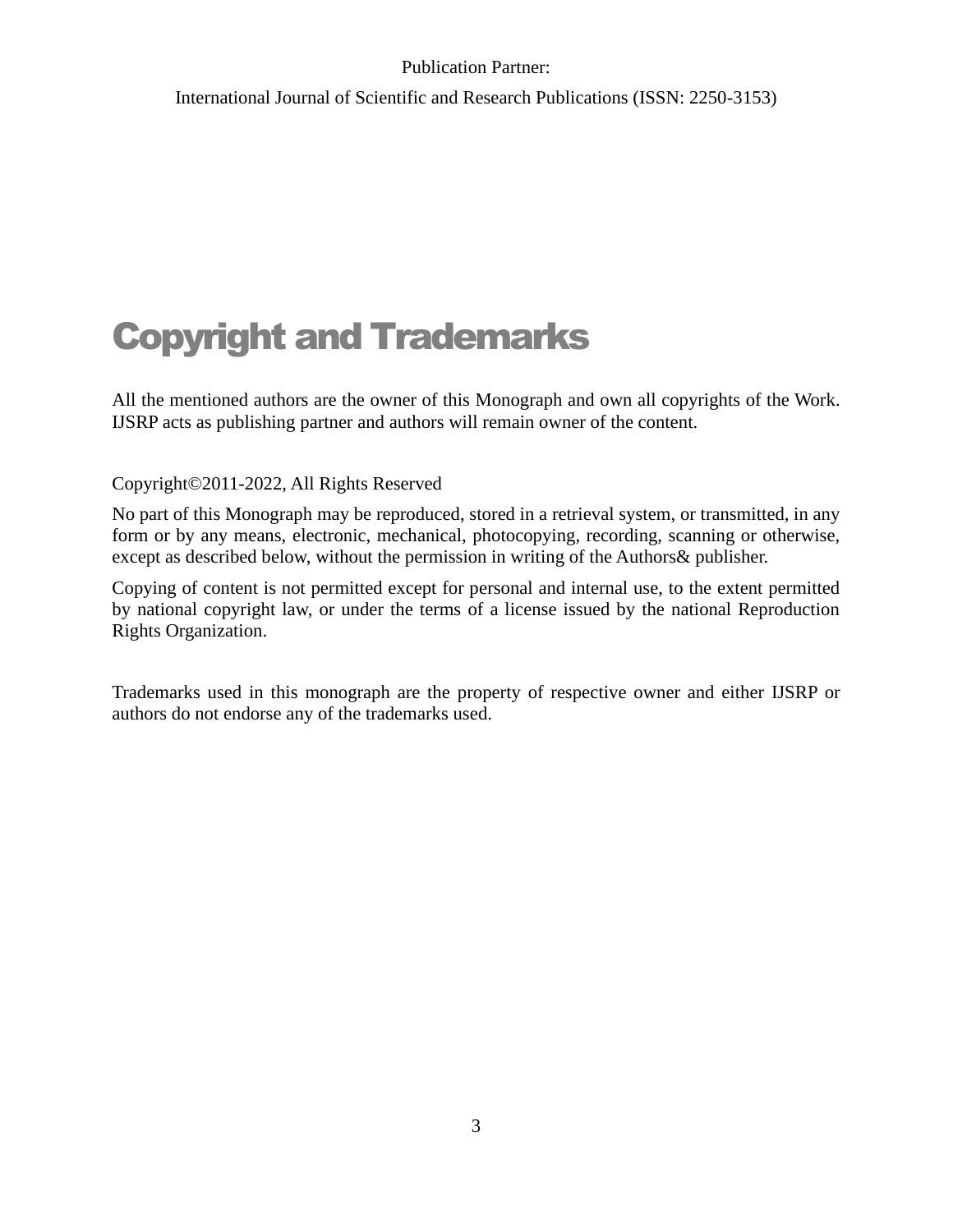International Journal of Scientific and Research Publications (ISSN: 2250-3153)

# Authors

- 1) Dr. Manish M. Goswami Associate Professor, Department of Information Technology, Rajiv Gandhi College of Engineering and Research, Nagpur.
- 2) Mr. Deepratna Awale, Ex-Student, Department of Information Technology, Rajiv Gandhi College of Engineering and Research, Nagpur.
- 3) Mr.Sachin Jambhulkar, Assistant Professor, Department of Electronics & Communication, Vidarbha Institute of Technology, Nagpur.
- 4) Mr. Alok Chauhan, Assistant Professor, Department of Information Technology, Rajiv Gandhi College of Engineering and Research, Nagpur.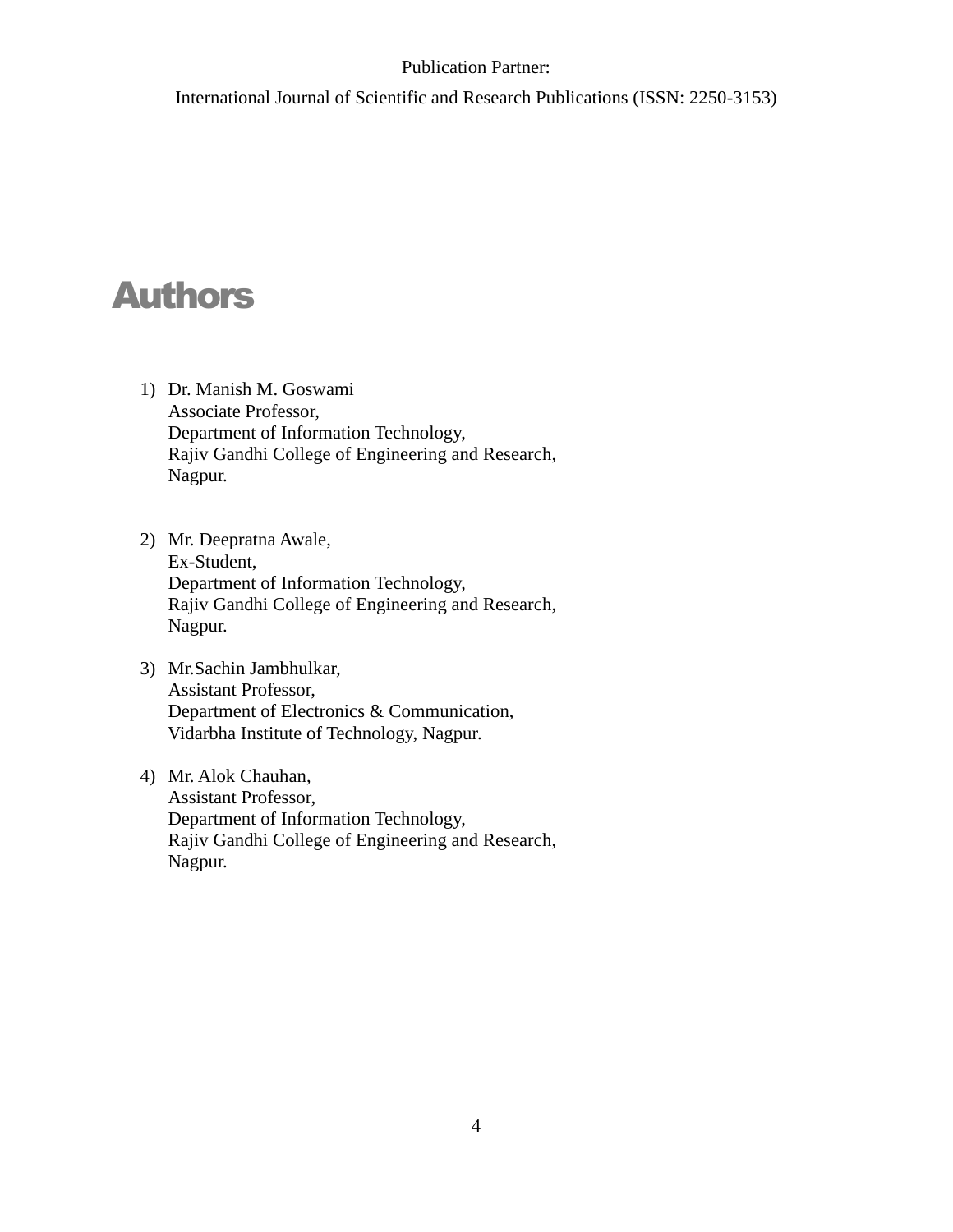International Journal of Scientific and Research Publications (ISSN: 2250-3153)

Table of Content

| Sr.<br>No. | <b>Topic</b>   |                                                  | PageNo. |
|------------|----------------|--------------------------------------------------|---------|
| 01         |                | <b>INTRODUCTION</b>                              | 09      |
|            | A              | Overview                                         | 10      |
|            | B              | <b>Problem Statement</b>                         | 10      |
|            | $\overline{C}$ | Aim and Objective                                | 10      |
|            | D              | Summary                                          | 11      |
| 02         |                | <b>REVIEW OF LITERATURE</b>                      | 11      |
| 03         |                | <b>METHODOLOGY</b>                               | 13      |
|            | A              | Overview                                         | 13      |
|            | B              | Workflow                                         | 14      |
|            | B.1            | Decomposition of Passages                        | 14      |
|            | B.2            | <b>Acquiring Key Phrase</b>                      | 14      |
|            | B.3            | <b>Sentence Encoding</b>                         | 15      |
|            | B.4            | <b>Evaluating Semantic Similarity</b>            | 16      |
|            | B.5            | Finding the Best Match for a Key-Phrase          | 17      |
|            | <b>B.6</b>     | <b>Marking System</b>                            | 18      |
|            | B.7            | Grammar and Plagiarism                           | 19      |
| 04         |                | <b>RESULTS AND DISCUSSION</b>                    | 19      |
|            | A              | <b>Single Response Testing</b>                   | 19      |
|            | B              | <b>Answer Batch Testing</b>                      | 20      |
|            | $\mathsf{C}$   | Using Metrics to Evaluate Model                  | 21      |
|            | D              | <b>Benchmark for Semantic Textual Similarity</b> | 21      |
|            | E              | <b>Comparison with Other Models</b>              | 22      |
|            | $\mathbf F$    | <b>Time Taken to Check Answers</b>               | 23      |
| 05         |                | <b>SUMMARY AND CONCLUSIONS</b>                   | 23      |
|            | A              | Summary                                          | 23      |
|            | B              | Conclusion                                       | 23      |
|            | $\mathcal{C}$  | <b>Future Scope</b>                              | 23      |
| 06         |                | <b>REFERENCES</b>                                | 24      |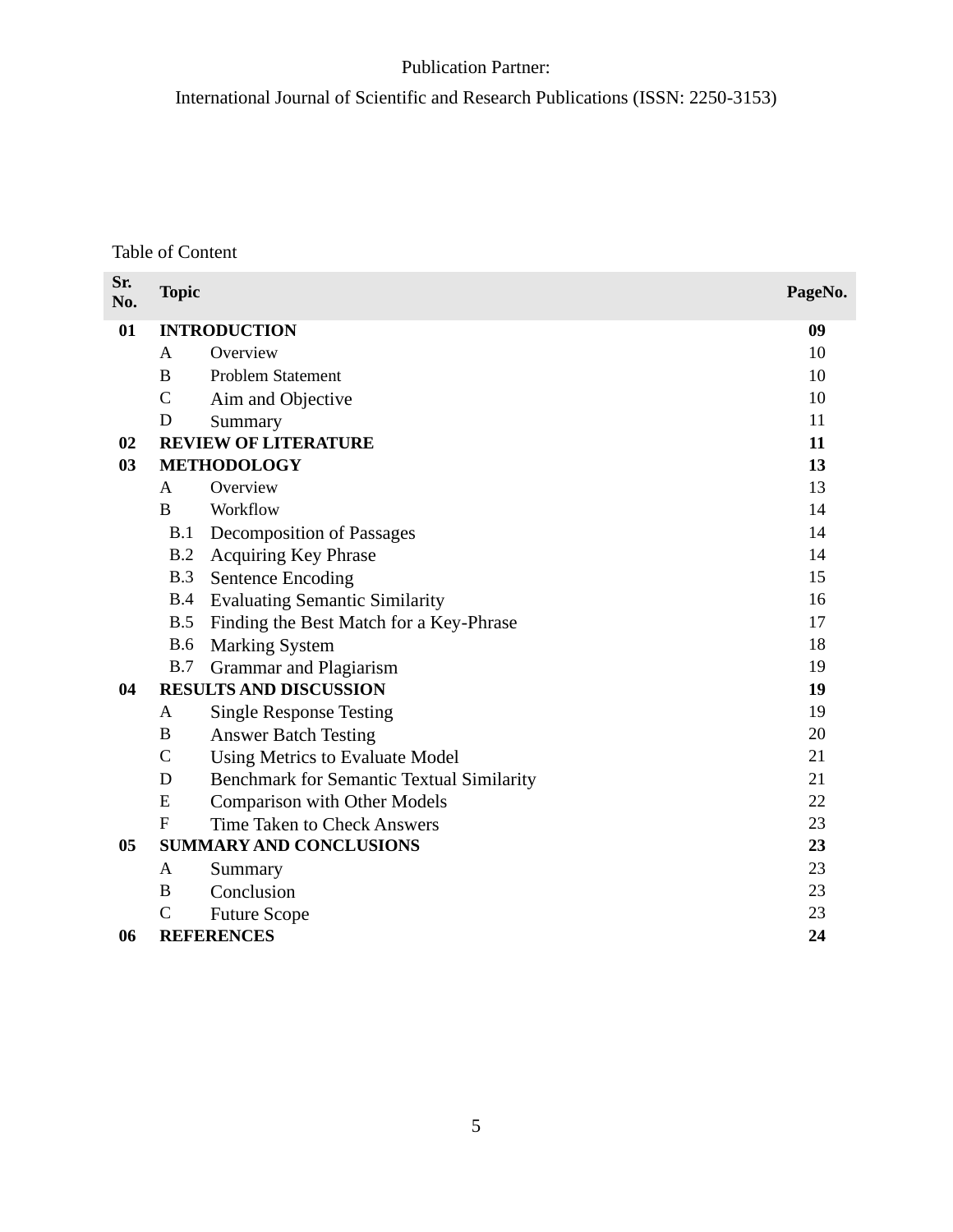# International Journal of Scientific and Research Publications (ISSN: 2250-3153)

### LIST OF TABLES

| Sr. No. | Table No. | <b>Table Name</b>                    | Page No. |
|---------|-----------|--------------------------------------|----------|
| Ī.      | Table 3.1 | Answer Key and Answer Configurations | 17       |
| 2.      | Table 4.1 | <b>Accuracy Metrics of Model</b>     | 22       |
| 3.      | Table 4.2 | <b>Comparison with Other Models</b>  | 22       |
| 4.      | Table 4.3 | Time Comparison                      | 23       |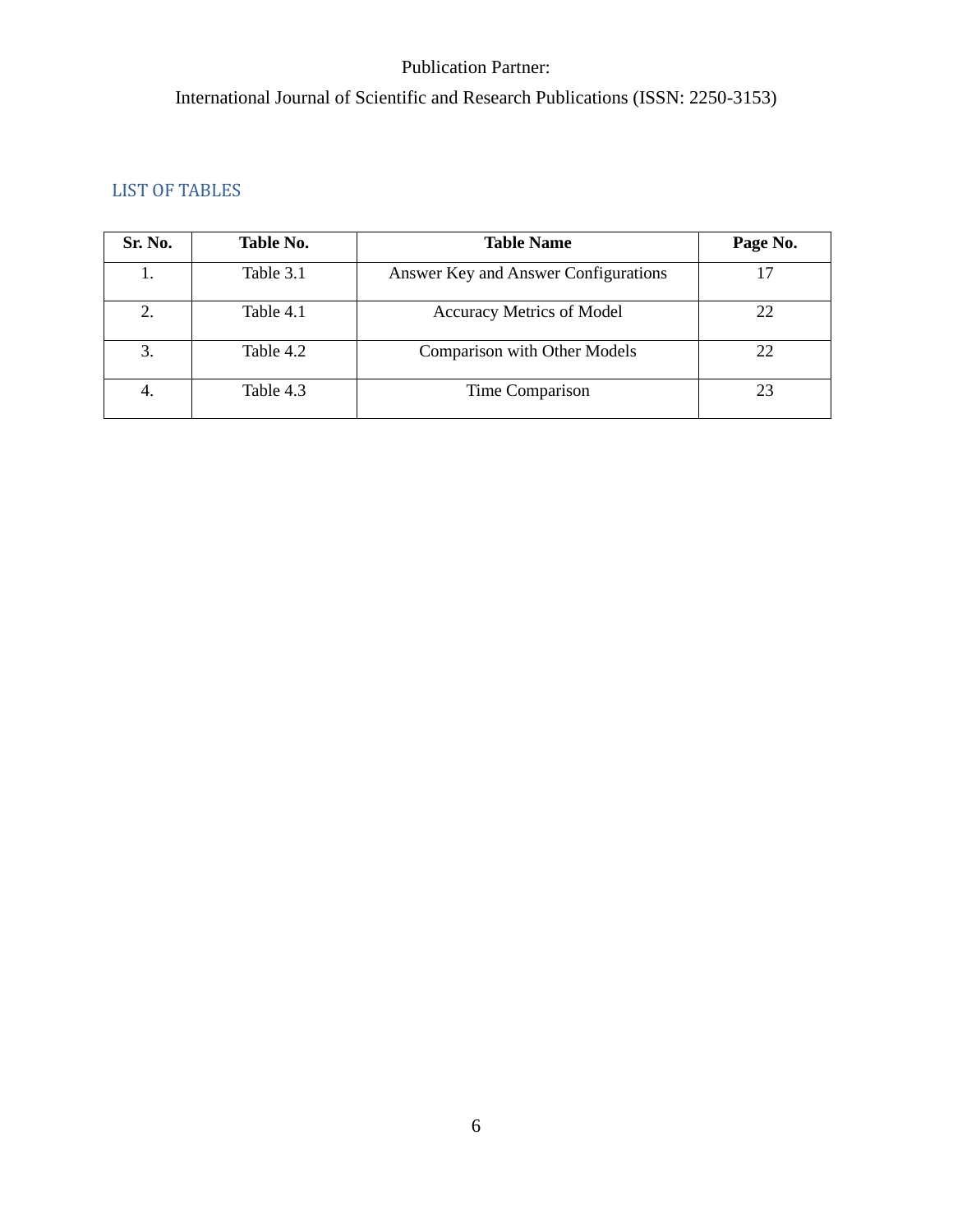# International Journal of Scientific and Research Publications (ISSN: 2250-3153)

### LIST OF FIGURES

| Sr. No. | <b>Figure No.</b> | <b>Figure Name</b>                        | Page No. |
|---------|-------------------|-------------------------------------------|----------|
| 1.      | Figure 2.1        | Architecture of Punkt System              | 13       |
|         | Figure 3.1        | Deep Averaging Network Encoder            | 16       |
| 3.      | Figure 4.1        | Representation of Mark Distribution Table | 20       |
| -4.     | Figure 4.2        | <b>Batch Evaluation of Answers</b>        | 21       |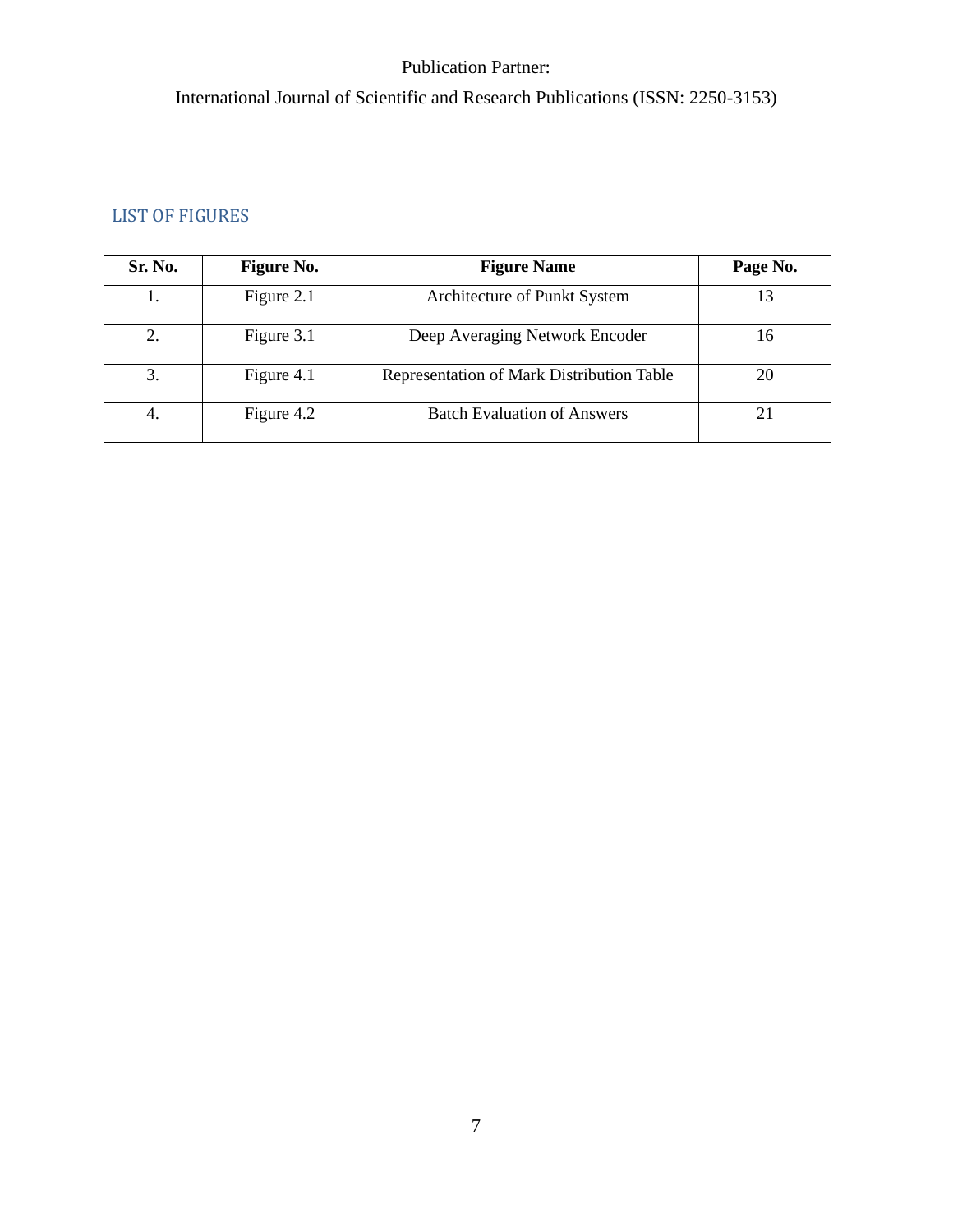#### International Journal of Scientific and Research Publications (ISSN: 2250-3153)

#### **1. INTRODUCTION**

Inspiration behind this project is the inability of fair evaluation system which will evaluate theoretical answers

while checking papers of examination of students. Due to the sheer volume of students at our university it is physically impossible for faculty to only check papers that are of their own domain. Thus, it so happens that professors from various backgrounds end up evaluating papers of subjects they have lost mastery over. To evaluate these sheets, they use an answer key, which often might be a guide or one provided by the university. Due to this there is a weird distribution of marks, the papers checked my domain knowledge holders might be lenient with the points covered as long as the question is answered. And the one's checking from answer key will look for every single point in the answer key, if not found then the examinee will unfairly lose marks.

TAES aims to check papers based on answer key which will perpetuate a similar marking system for everyone. It will also automate the whole process of checking papers. However, to set realistic goals, we will skip the OCR part and only focus on evaluating textual answers. Our goal is to use NLP to automate paper checking, not to scan papers. We will not be going for domain knowledge acquisition as it over complicates the problem by having to maintain a knowledge base. This knowledge base will again be very contextual, for example for chemistry we will require a different set of jargon. It would be impossible to store answer to every single question and then use those answers to evaluate an examinee, we simply won't have enough time to build that database. Thus to have realistic goals we will try to batch evaluate an answers from an answer key.

Amidst the COVID-19, most of the examinations are now online and in MCQ form or one word answer form. The semester examinations of most universities have moved from subjective type to MCQ type. The team of T. A. E. S. wanted to be able to write subjective type answers and check it on machines. However, there are several hardships and some demerits of doing so, like students with low typing speeds or students without a computer would be typing slowly, besides not everyone has a computer. Even after considering these demerits, we found that the application of such a system is vast and can change most conventional methods to evaluate examinees. Some of the use cases for the Theoretical Answer Evaluation System (here on out referred to as T. A. E. S.) are:

- a) Subjective University Examination
- b) Websites can leverage T. A. E. S. to include long answers.
- c) Companies and Universities can shortlist the candidates using value-based questions like, "Why would you like to work for our organization?"

T. A. E. S. changes what online examination stands for and leverages machine learning to reduce the strenuous task of long answer evaluation. It mimics the technique used by a professor with no domain knowledge of a subject to check any given answer. The technique used by such a professor is similar to the one given below: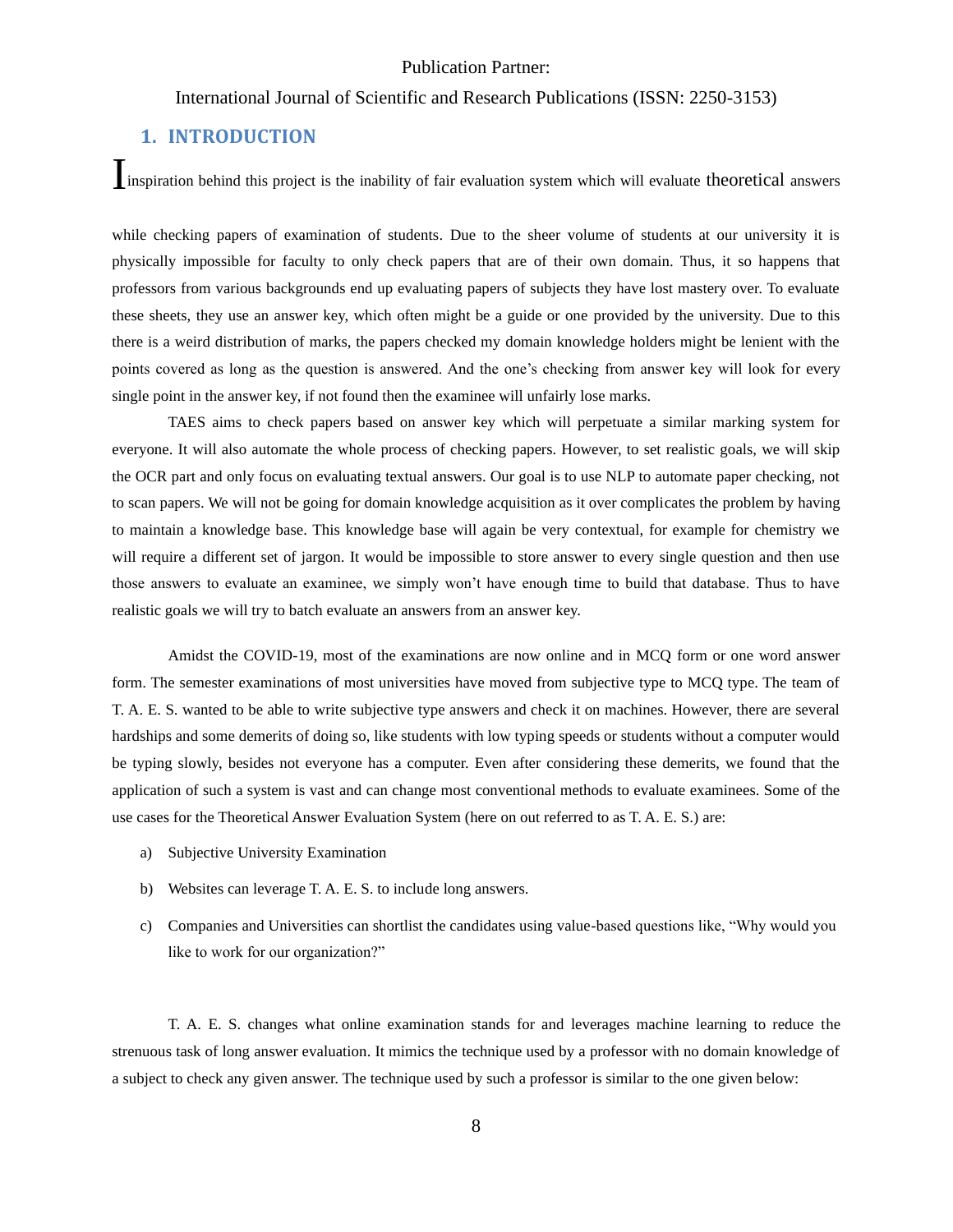#### International Journal of Scientific and Research Publications (ISSN: 2250-3153)

- a) Check if answer length matches the expected passage length.
- b) Make/ acquire answer-key of necessary points that should exist in the answer.
- c) Compare if examinee has stated enough points according to marking structure.
- d) Cut marks for incomplete/ missing points and grammatical errors.
- e) If evaluator finds that two students have copied answers, he can penalize or mark it as cheating.
- f) Deduct marks based on word count.

#### **A. Problem Statement**

Our goal is to make an automated system to evaluate answers; the input will be answer-key and the batch of answers to check. To use answer-key based method, we will need the following:

- a) Answer key
- b) Answer (in our case batch of answers)
- c) Stop words to reduce processing times.

Stop words are the words that can stop existing in the sentence but the sentence meaning still does not change. We use these inputs to evaluate the similarity between two answers, which will help us to mark the answers.

Our novel approach aims to use machine learning to automate the theoretical answer checking task (of digital format answers) to help innovate a system that can do paper checking. The project will evaluate an answer based on a given answer key by using Natural Language Processing algorithm and regex string matching. After a definite finite iteration, we will reduce the human interventions to rechecking of the papers.

#### **B. Aim and Objective**

Following define our aim and objective for making this project.

- a) The project will evaluate an answer based on a given answer key by using Natural Language Processing algorithm and regex string matching.
- b) This project will summarize given answers and compare the summary in the answer key, which will be quicker than human checked answers due to the enormous amount of text to go through.
- c) We can implement T. A. E. S. on websites, which will give us the ability to check theoretical answers along with multiple-choice questions and single word answers.
- d) Depending on the similarity of the answer and the expected answer (in the answer key), the system will automatically mark the answer correct.
- e) After a definite finite iteration, we will reduce the human interventions to rechecking of the papers.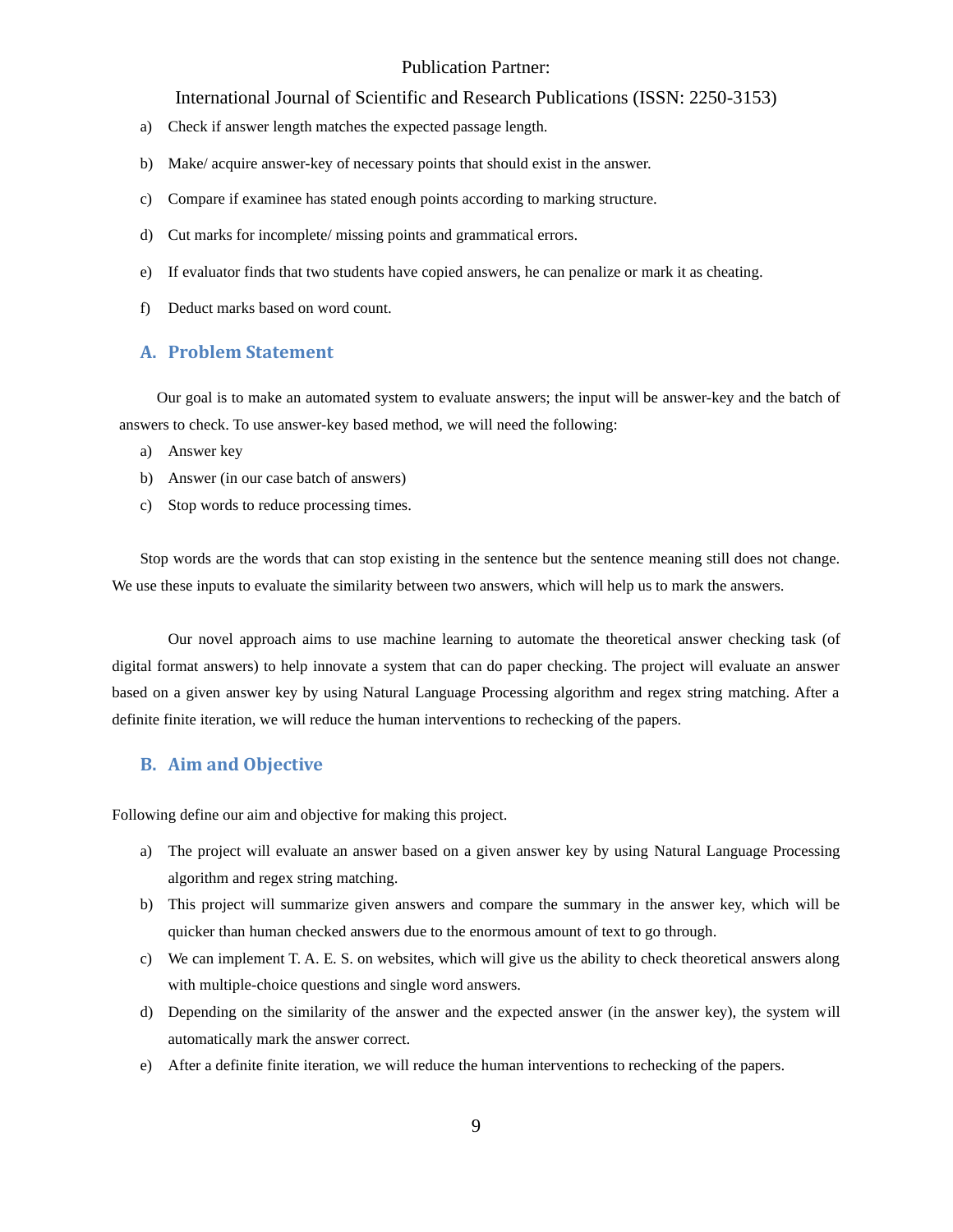#### International Journal of Scientific and Research Publications (ISSN: 2250-3153)

#### **C. Summary**

The chapter focuses on the introduction to the industry requirement for the development of a software system. In addition, the chapter provides details about the aim of the project/thesis, and gives a general idea about how we can achieve the corresponding tasks. Moreover, how we can create the complete system.

This project will summarize given answers and compare the summary in the answer key, which will be quicker than human checked answers due to the enormous amount of text to go through. We can implement T. A. E. S. on websites, which will give us the ability to check theoretical answers along with multiple-choice questions and single word answers. Depending on the similarity of the answer and the expected answer (in the answer key), the system will automatically mark the answer correct.

#### **2. REVIEW OF LITERATURE**

<span id="page-10-0"></span>As AI has evolved through time, we have made numerous tries to make our computers understand us. We have tried but have failed miserably in a broad perspective. However, the requirement and curiosity of this utopian future where machines understand us humans has led to the field of Natural Language Processing (NLP). Even though we have a vast sub field of NLP today, realistically we are merely using statistics and making our computers learn what something 'often' means. The drawback of this approach is our system acts like a monkey mimicking the past, but it doesn't truly understand what is going on. But due to the powerful computers and programs we have, we've been able to crunch numbers to predict what something means. Evaluating if a statement is true or false has been one of the most favorite topics in NLP. For a machine the sentences are merely a sequence of 1's and 0's, imagine trying to tell if something was 1 or 0 with just those two as input. So, what scientists have come up with is understand the general direction of a sentence (where a sentence points) and if it is pointing towards something true (based on historic knowledge), we mark it as true. Now, true or false requires fact-based knowledge even for humans, but one thing that doesn't is checking if two things are similar. Us humans can just look at things and judge if they are similar or not. Let's explore how it is done in machines

We have searched more by leaving these four points:

a) Answer Evaluation Using Machine Learning McGraw Hill 2018[1] uses Neural Nets with ReLU activation function to perform OCR. This paper tests if the words in the answer are synonymous to the words they used in their database. Though they have an accuracy of up to 87 percent it does not check for answers that require more than a word to be answered. Furthermore, this paper fails to check grammatical soundness, and meaning of the sentence. The examinee only needs to write keywords to get a score. It also assumes that the text from the OCR has a 100 percent accuracy which is impossible even for the best OCR models out there.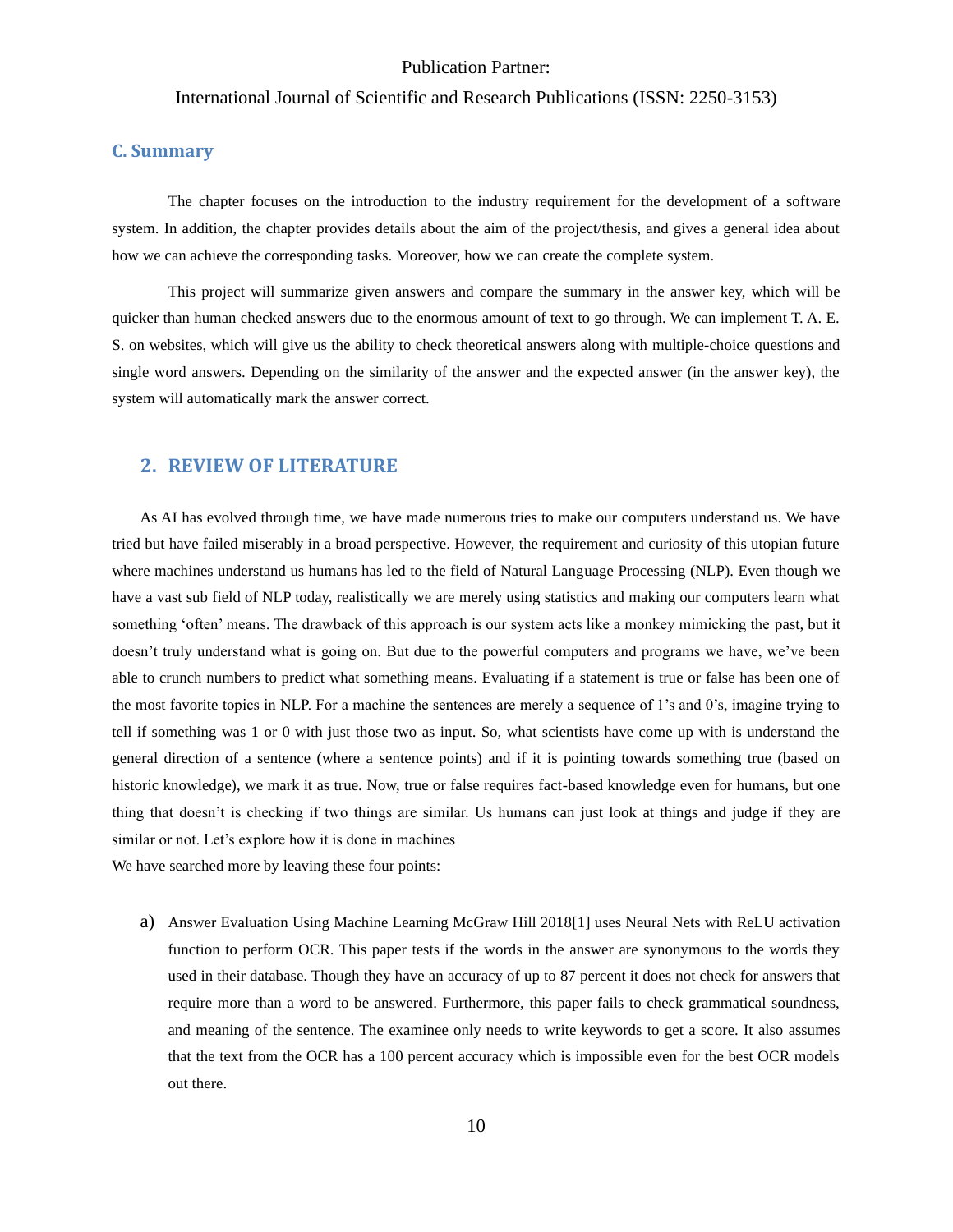#### International Journal of Scientific and Research Publications (ISSN: 2250-3153)

- b) Another research project Subjective Answer Evaluation Using Machine Learning [2], uses a comprehensive technique with Naïve Bayes Classifier, it also accounts for special requirements of questions, grammatical soundness and does extract key phrases. The inputs required are: Answer written by examinee and sample answer sets. The sample answer sets define what the score will be, distance between examinee answer and set is calculated and is put in that set category with lowest distance. The research states that the agreement of their model and examiner is 90% which is impressively high.
- c) Semantic Analysis of Long Answers[3], International Research Journal of Computer Science, Volume 8, Issue 4, sets out an applicative proposition for checking long answers. It proposes it should be done in two phases, keyword extraction and matching those keywords in the given answer, though it is unclear on how this should be implemented, the thought process and methodology is something we can definitely use to benefit our system. T. A. E. S follows the workflow of this paper and introduces stronger and better techniques along with additional features. One of the limitations of this paper is that it just considers the frequency of words to make key phrases. It doesn't actually use NLP to extract key phrases from sentences, rather uses lists of words and punctuations to omit. It uses direct word comparison which accounts for synonymousness and not semantic similarity.
- d) Automatic keyword extraction from individual documents introduces a technique called RAKE (Rapid automatic keyword extraction), which utilizes three different evaluation metrics. RAKE starts by making an array of words using specified word delimiters. Then the array needs to split into arrangement of adjoining words at phrase delimiters and stop word positions. This technique is a quick and easy way to extract keyphrases, which we will be using as a part of T. A. E. S. for key-point extraction. [4]

Leacock C. & Chodorow M. published a paper called C-Rater: Automated Scoring of Short-Answer Questions [5] which is an automatic scoring system that evaluates essays. It utilizes predicate-argument structures, pronominal reference, morphological investigation, and a lot of domain knowledge. It has a high score of 84% when it comes to human agreeableness on evaluation.

There are also some popular works like Automatic Essay Assessment, [6] An Approach to Evaluate Subjective Questions for Online Examination System, [7] An Intelligent System for Evaluation of Descriptive Answers, [8] and Unsupervised Learning by Probabilistic Latent Semantic Analysis. [9] These prominent works do provide multiple ways, some naïve and some extremely field oriented, some statistic intensive, and some algorithm based, however they do not fit into our need.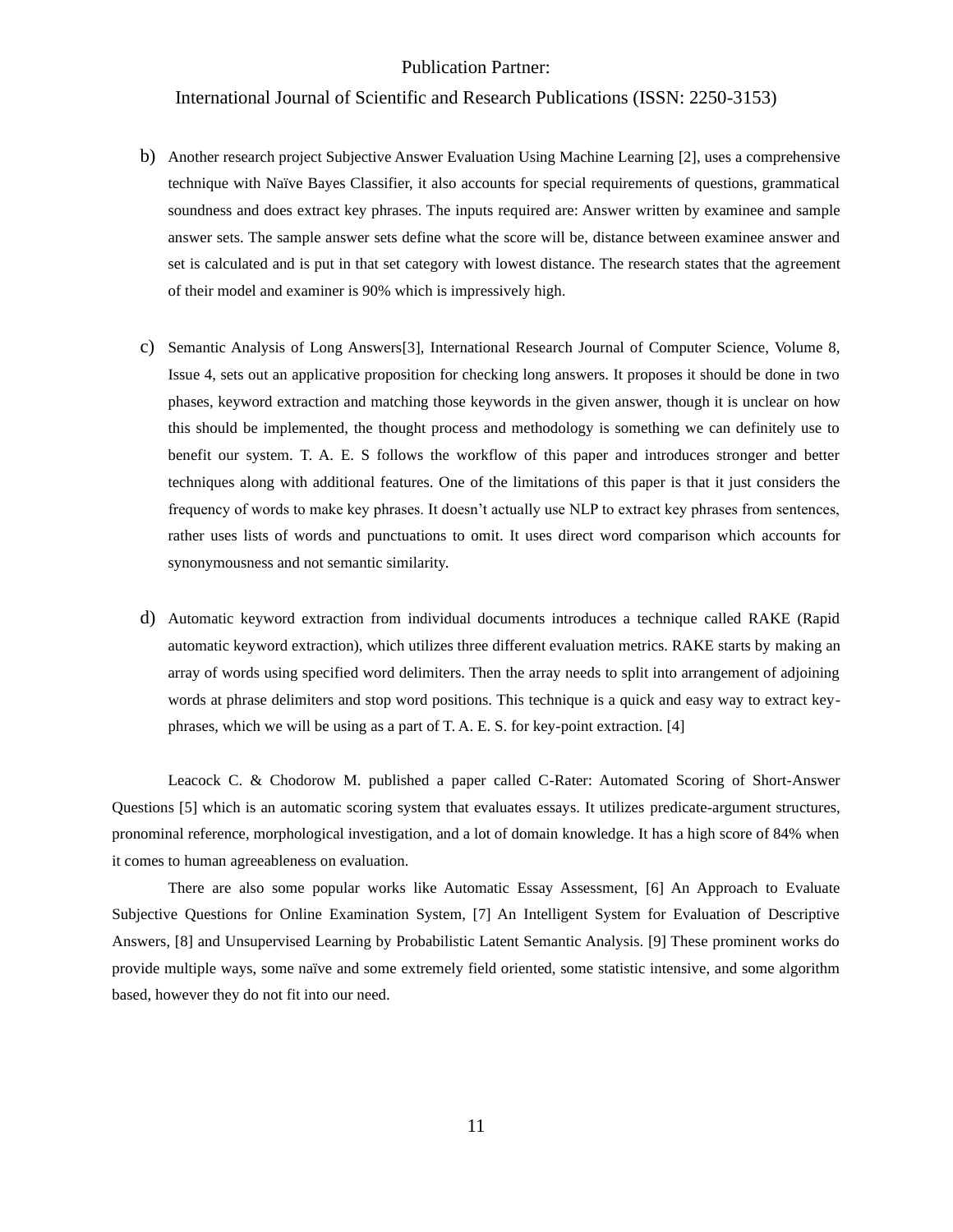#### International Journal of Scientific and Research Publications (ISSN: 2250-3153)



Fig. 2.1 – Architecture of Punkt System

#### **3. METHODOLOGY**

Now it is the time to articulate the research work with ideas gathered in above steps by adopting any of below suitable approaches:

#### **A. Overview**

This chapter describes the work done for the software system. It contains all the information about the tools and technologies, languages used in development of the system. Each sub chapter contains brief about the technologies used along with the implementation of the whole system.

Theoretical Answer Evaluation System or T. A. E. S. evaluates an answer based on a given answer key by using Deep Averaging Network and regex string matching. This project will summarize given answers and compare the summary in the answer key, which will be more accurate than human checked answers due to the enormous amount of text to go through.

We can implement T. A. E. S. on websites, which will provide them the opportunity to examine amazingly theoretical responses as well as astonishingly multiple-choice questions and fill in the gaps. We can use the rake module to significantly cut text lengths and extract the gist of any type of content.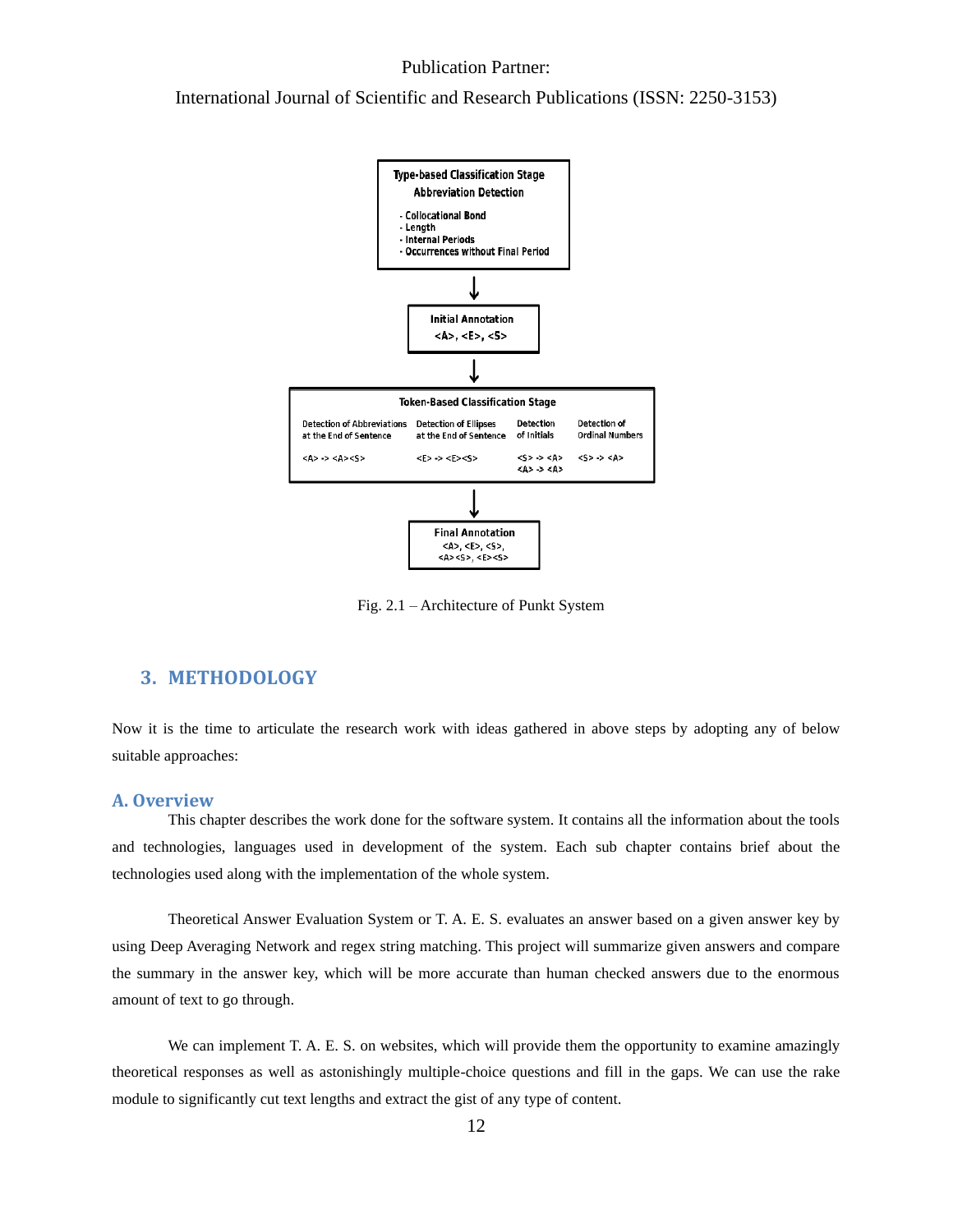#### International Journal of Scientific and Research Publications (ISSN: 2250-3153)

#### **B. Workflow**

T. A. E. S will improve upon and follow the workflow of the paper 'Semantic Analysis of Long Answers'that is summarized below

- a. Decomposing Passages
- b. Acquiring key-words
- c. Evaluating semantic similarity
- d. Marking the answers

In accordance to the above steps, we have decided to perform the following steps:

- a) Acquire sentence list by decomposing paragraphs using NLTK and regex.
- b) Get key-phrases using RAKE algorithm.
- c) Encode sentences using Google Universal Sentence Encoder.
- d) Evaluate Semantic Similarity by applying cosine similarity.
- e) Mark the answer based on points found.
- f) Check grammar using python library.
- g) Check for plagiarism among set of examinee answers.

The system will automatically mark the answer based on the similarity of the answer and the expected response (in the answer key). After a set number of repetitions, human interaction will be limited to rechecking the papers. The breakdown of the workflow is as follows:

#### **B.1 Decomposition of Pages**

T. A. E. S takes replies longer than a sentence and breaks them down into little easy words using NLP methods. We utilize the sentence tokenizer from the NLTK tokenize package to split up texts into sentences. To create a model for abbreviated words, collocations, and words that start sentences, the NLTK package employs PunktSentenceTokenizer, [4] an unsupervised method.

By default, the intention of the model is to preserve whitespaces and to learn parameters (including abbreviations) in an unsupervised way from a corpus identical to the target domain. (Fig 2.1).

We clean the obtained sentences, and eliminate any empty sentences comprising only whitespace characters. Using regex, we remove unnecessary whitespace characters and symbols and replace them with a single whitespace character. We save these filtered sentences in a Python list and refer to them as the 'sentence\_list' from here on.

#### **B.2 Acquiring Key Phases**

Rapid Automatic Keyword Extraction [RAKE] extracts important words from a sentence list or text using statistical approaches. It does provide keyword extraction from texts, but for more accuracy, we will use the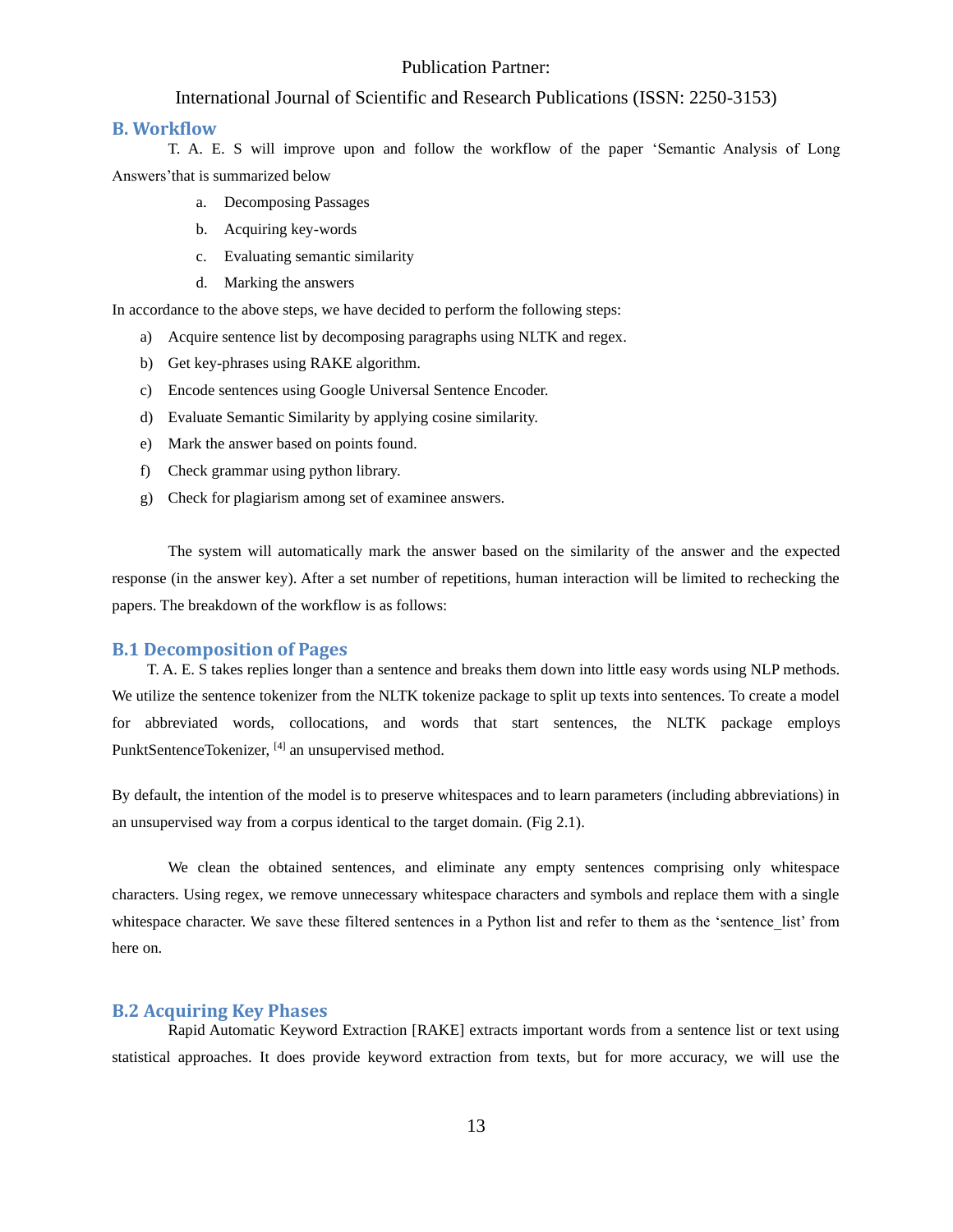#### International Journal of Scientific and Research Publications (ISSN: 2250-3153)

sentence list obtained with NLTK. RAKE, a Python module based on the NLTK module, allows us to set the minimum and maximum length of keystrokes, which we have set to 3 and 10 after proper tuning.

RAKE has a handy method called get ranked phrases (), that returns the phrases found in the sentence sorted by rank. The following ratio defines rank:

$$
Rank = \frac{degree(word)}{frequency(word)}\tag{1}
$$

This ranking system favors words that appear frequently in longer candidate keywords. We save the newly created keys in a separate Python list, and referenced as 'answer\_key' from now on.

#### **B.3 Sentence Encoding**

<span id="page-14-0"></span>Sentence Encoding means to represent sentences in a form such that they become useful to us. English language or for that part any language is not understood by a machine, thus we need to represent it in a binary form. But that doesn't solve any problems as that data is unusable. Recent paradigms of NLP propose to represent sentences as vectors and then compare those vectors. The paper Semantic Analysis of Long Answers, highlights use of deep averaging network to acquire sentences encoded into high dimensional vectors. We will be using the same on our sentence\_list and answer\_key.

Google's Universal Sentence Encoder (v4)[10] encodes a larger than word corpus into a 512-dimensional vector that can be used for various NLP tasks. The model is prepared and enhanced for large text corpuses and trained on a variety of text chunks from twitter feeds, forms, literature paragraphs, etc. It uses a deep averaging network (DAN) encoder to encode the sentences.

Figure 3.1 depicts the operation of Google Sentence Encoder. The figure below shows the working of Google Sentence Encoder.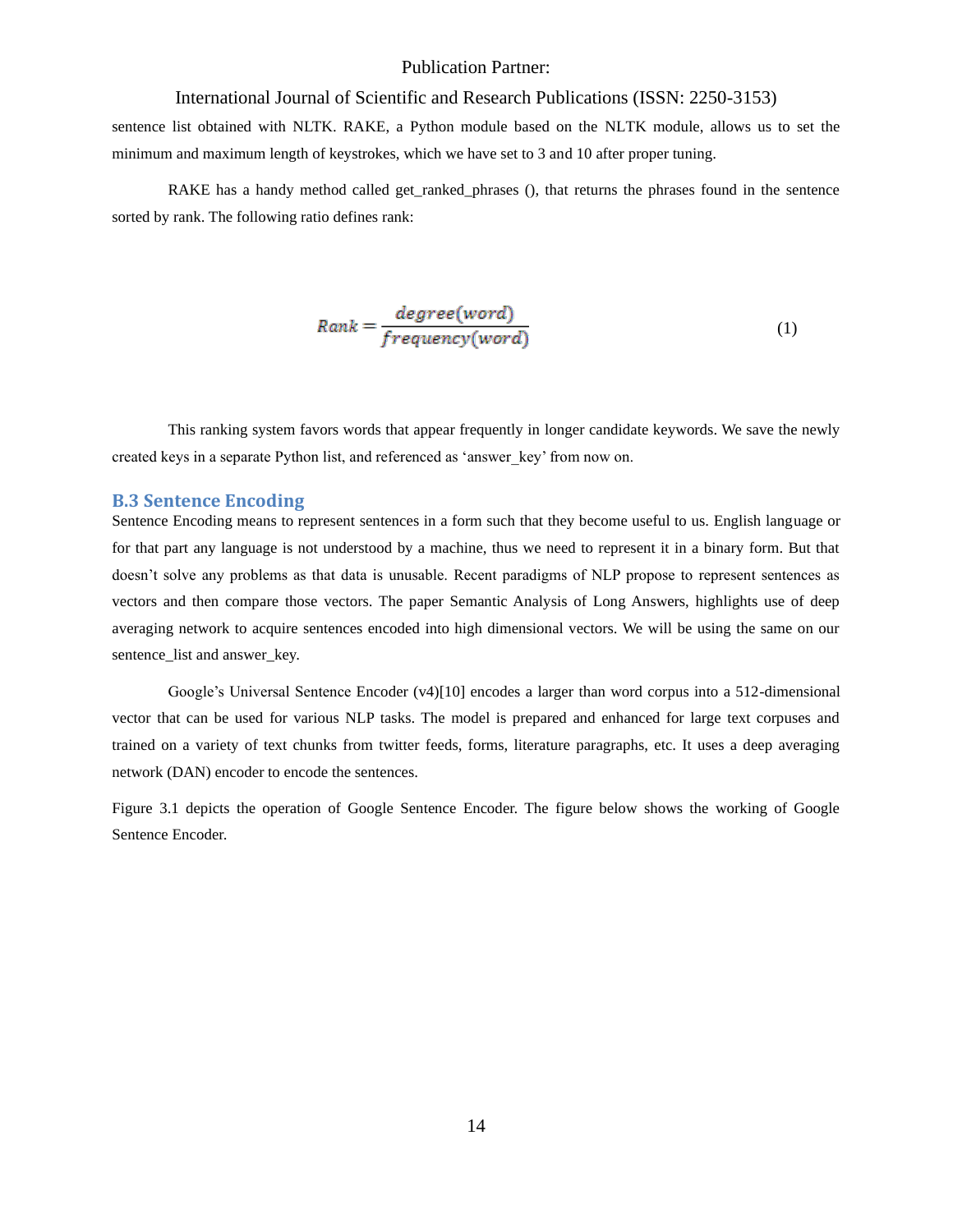International Journal of Scientific and Research Publications (ISSN: 2250-3153)



Fig. 3.1 – Deep Averaging Network Encoder

In T. A. E. S the encoding is done by a method promptly named encode(). It returns a 12-normalised vector embedded using TensorFlow 2 library. Following DAN's documentation it is clear that, the longer the passage the more diluted the vectors. Thus, we will use small sentences from the sentence list and answer key to mitigate the dilution problem.

#### **B.4 Evaluating Semantic Similarity**

We use cosine similarity to evaluate semantic similarities. Cosine similarity calculates the similarity of two vectors in an internal product space. We calculate it using the cosine of the point between two vectors and determine whether two vectors are generally pointing in the same direction. In text analysis to quantify report likeness, cosine similarity is highly popularized.

Cosine similarity is a measure of similarity that can compare documents or rank them in relation to a given vector of query words. Assume x and y are two vectors to be compared. When we use the cosine measure as a similarity function, we get:

$$
sim(x,y) = \frac{x,y}{||x||||y||}
$$
 (2)

In (2), ||x|| denotes the Euclidean norm of vector  $x = (x1, x2, ... xp)$ , which is defined as  $x_1^2 + x_2^2 + x_3^2 + ...$  $+ x_p^2$ .

In theory, it is the vector's length. The metric computes the cosine of the angle formed by the vectors x and y A cosine value of 0 indicates that the two vectors are perpendicular to each other (orthogonal) and do not have a match. The closer the cosine value is to one, the smaller the angle and the greater the vector-vector match.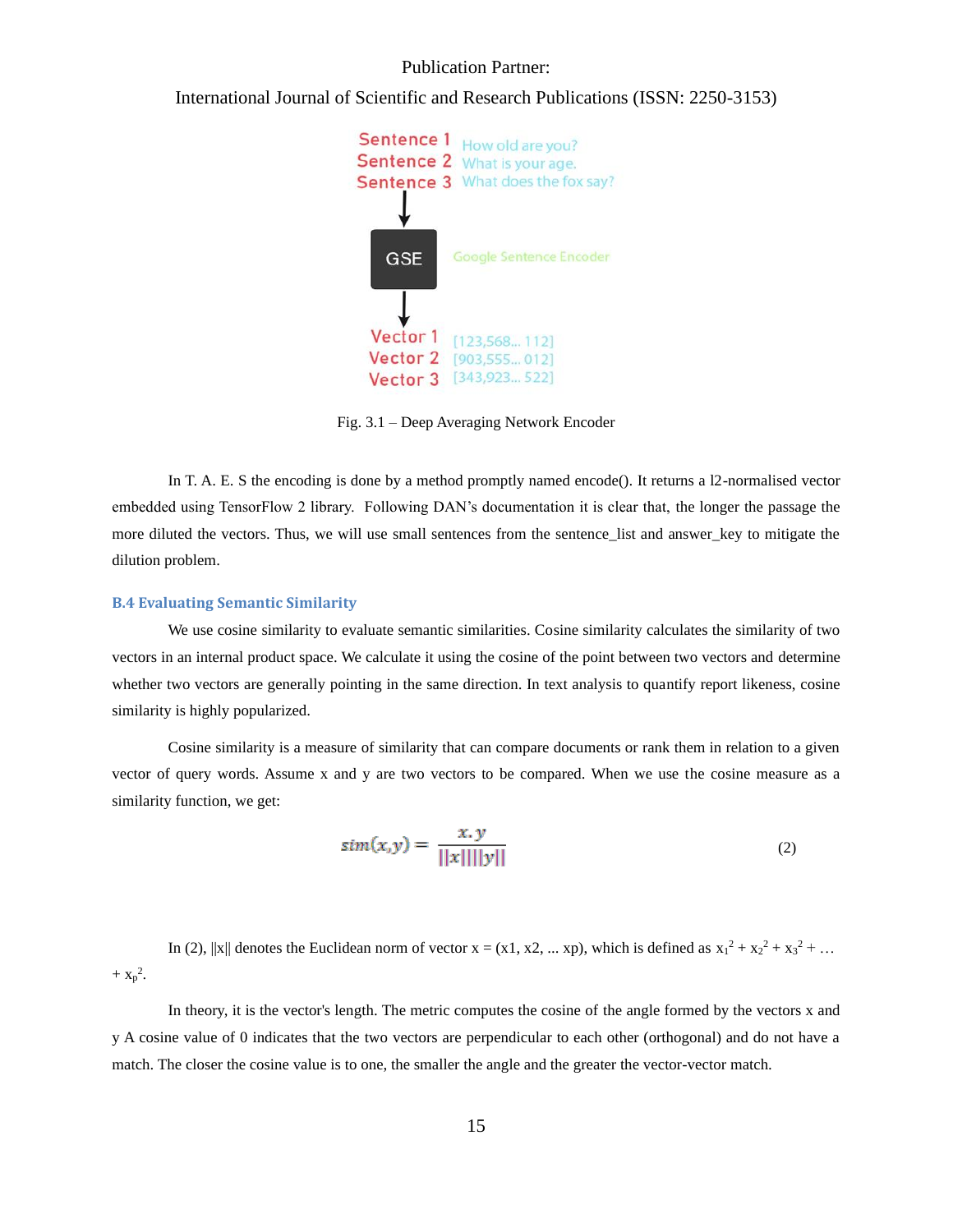#### International Journal of Scientific and Research Publications (ISSN: 2250-3153)

T. A. E. S. provides a calculate cosine similarity () method that uses TensorFlow 2 methods reduce sum (), multiply (), and clip by value () to return a score ranging from -1 to 1. Because the encoder supports and prefers long text blocks, sentences, and more-than-word-length phrases, we can evaluate answers using the configurations shown in Table 1:

| <b>Answer Key Form</b> | <b>Answer Form</b> |
|------------------------|--------------------|
| <b>Key Phrase</b>      | Passage            |
| Key Phrase             | Sentence           |
| <b>Key Phrase</b>      | Key Phrase         |
| Sentence               | Passage            |
| Sentence               | Sentence           |
| Sentence               | Key Phrase         |
| Passage                | Passage            |
| Passage                | Sentence           |
| Passage                | <b>Key Phrase</b>  |

Table 3.1 – Answer Key and Answer Configurations

The recommended configurations are discussed in the section Results and Discussion.

#### **B.5finding the best Match for Key Phrase**

Let us look at how T. A. E. S checks for key-phrases in answers. It requires only two things, the answer-key and the answer. Below is the algorithm for finding the best fit for a key-phrase:

- 1. Start
- 2. Initialize a hash map (python dictionary) called hitlist with the key-phrases as the keys of the dictionary.
- 3. Initialize an empty list to store score, say 'score\_list'.
- 4. Copy sentence list to a new list, say 'alist'
- 5. For every key in hitlist:
	- a. If alist is empty:
		- i. Append 'None' as value of the current key.
		- ii. Store 0.0 as the similarity score in a score\_list.
	- b. Else:
		- i. Initialize score at 0.0
		- ii. Initialize new\_score at 0.0
		- iii. For every sentence in alist: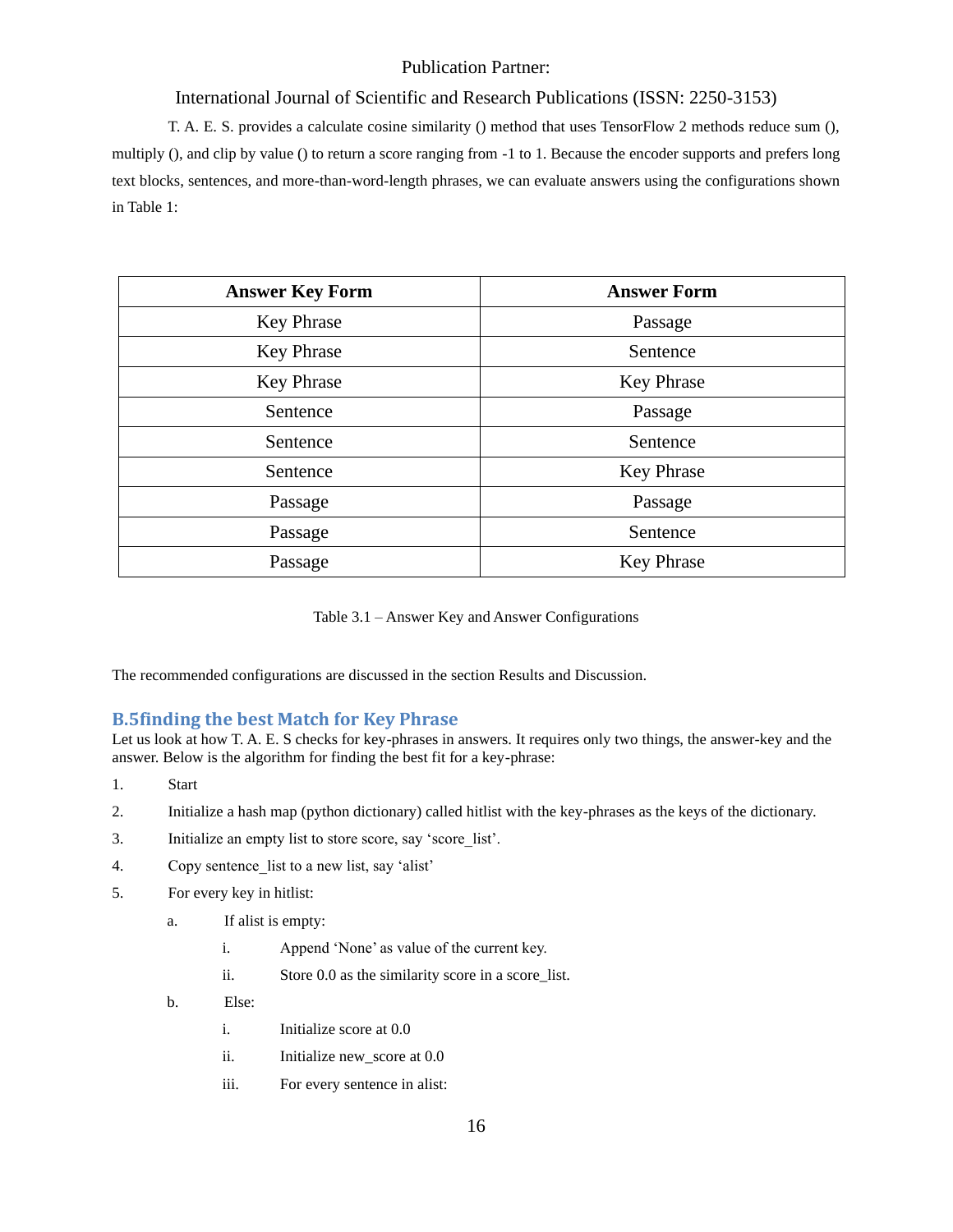#### International Journal of Scientific and Research Publications (ISSN: 2250-3153)

- 1. Calculate new\_score
- 2. If new\_score> score:
	- a. Score = new\_score
	- b. Append sentence as the value of current\_key
- 3. Else: Continue
- iv. Append score to score\_list
- v. Delete sentence in alist

6. Stop

In the above algorithm, new\_score is the cosine similarity of current key and the sentences.

#### **B.6Marking System**

T. A. E. S provides an extensive marking system with multiple parameters. It can also mark an answer partially if the sentence similarity match is weak.

The score for one single point is given by the fraction of total marks and number of points in that answer. E.g., if there are 5 points in the answer-key and the question paper marks the answer out of 5 marks, score for a single point will be 5 marks/ 5 points, which is 1. If 'm' is score rewarded per point, then m is defined as in (3).

$$
mpp = \frac{total\ marks}{total\ number\ of\ points} \tag{3}
$$

The total marks thus will be given by the summation of all m. TAES also lets us the grammatical soundness of a sentence. The max penalty for grammar can also be set. The grammatical penalty is calculated as shown in (4).

$$
gp = ((T - t) * p) \% M \tag{4}
$$

In equation (4), gp is total marks to cut for grammar, T is total grammatical errors, t is the threshold, r is points to cut per mistake and M is the max penalty for grammatical errors. Note: '%' here represents remainder operator and not percentage sign.

$$
Total \text{ Marks} = \sum_{i=0}^{n} mpp_i - gp \tag{5}
$$

Note: In  $(5)$ , gp is subtracted from summation of m for i in range 0 to n, where n is the number of points in the answer.

The multiple parameters for calculating marks are: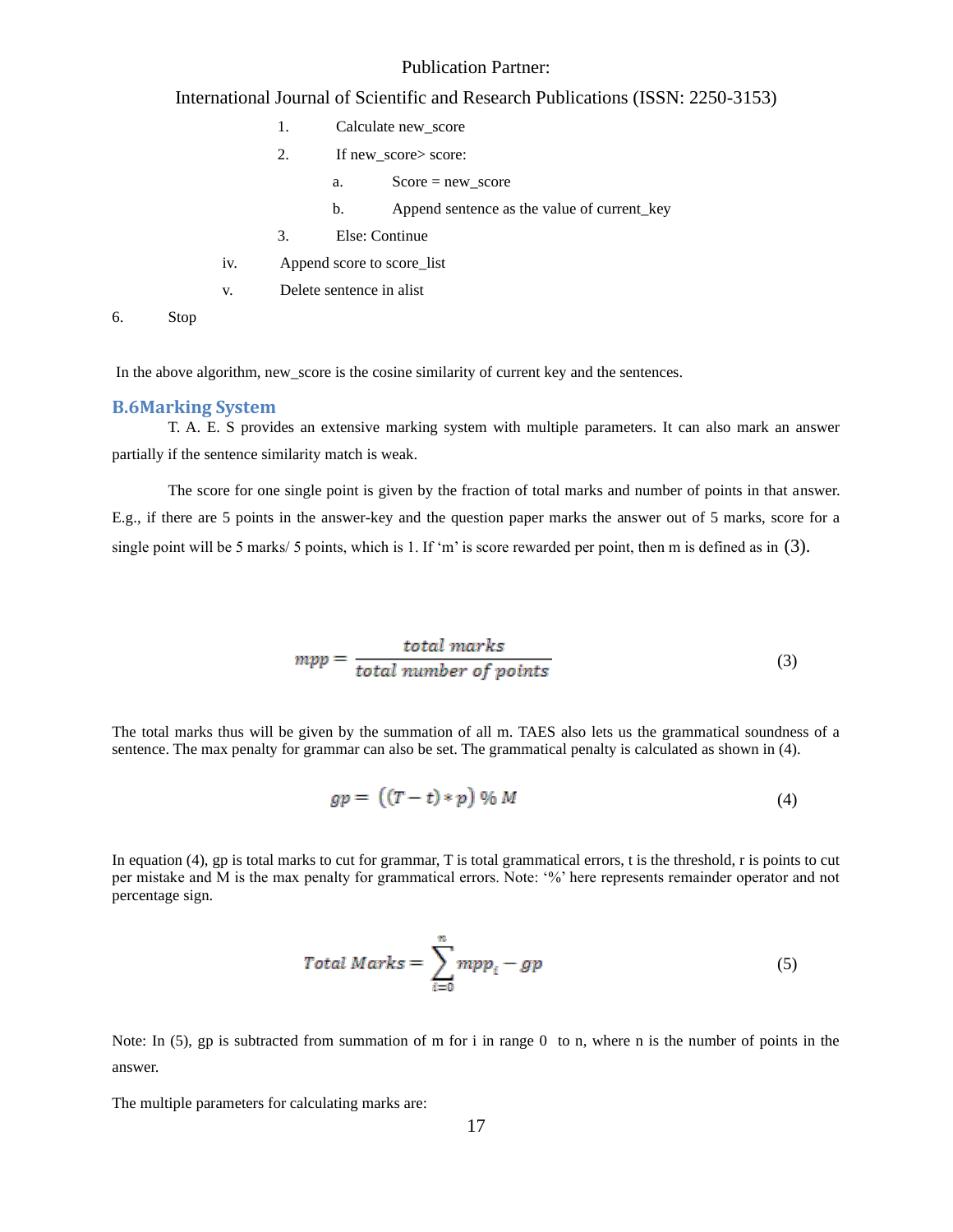#### International Journal of Scientific and Research Publications (ISSN: 2250-3153)

- 1. Maximum marks
- 2. Total Points
- 3. Accuracy Filter
- 4. Acceptable error

The user enters maximum marks, and they represent the total number of marks awardable for a given answer. Total Points is calculated; it is the number of points in the 'answer key'.

Accuracy Filter is the percentage of similarity that a point in the answer must have to a key in 'answer key'. For example, a 60 percent accuracy filter means that the cosine similarity between the key and the point must be 0.60 or higher in order to receive full marks.

Acceptable Error is the tolerance of accuracy in order for a point 12 of the mpp. This is set to ten percent by default. For example, if the accuracy filter is set to 60% and the acceptable error is set to 10%, any point with a score between 50% and 60% will be marked as 12 of the mpp.

Assume there are 5 points in the answer key and five marks. If the accuracy filter is set to 60 and the acceptable error is set to 10.

- 1. A point with a score of 60% or higher will receive one mark.
- 2. A point is worth 12 points if it has a score of 55 percent (which is between 50 and 60 percent).
- 3. If a point's score is less than 50%, it receives 0 points. With the help accuracy filter and acceptable error, it is possible to mark answers partially.

#### **B.7 Grammar and Plagiarism**

T. A. E. S. does not include a robust grammar and plagiarism checker. They are, however, operational and in the beta phase. We check the grammar with the language tool library in python, and check the plagiarism with the help of cosine similarity module. Because the grammar checker detects minor infractions, we will have to filter those out (offenses like extra whitespace, word redundancy). Finally, we deduct the marks in accordance with equation (4).

The plagiarism checker employs cosine similarity once more and anticipates a path containing text files containing answers in passage form. It checks the two files for similarities automatically but we do not recommended doing that with low similarity scores because the checking of answers is also dependent on similarity and the plagiarism checker does the same.

#### **4. RESULTS AND DISCUSSION**

#### **A. Single Response Testing**

T. A. E. S. can evaluate a single answer written by the user in a specific format. For testing purposes, we need to provide an answer key. It stores and prints a data frame of the marks allotted, the marks awarded to points, and the score of the point after you set the maximum marks and accuracy filter as shown in Fig. 4.1.

The two passages fed into the system are similar and paraphrased to vary the similarity. The answer-key contains the actual answer as well as an additional point "Diplomatic point here to show that if it exists, marks will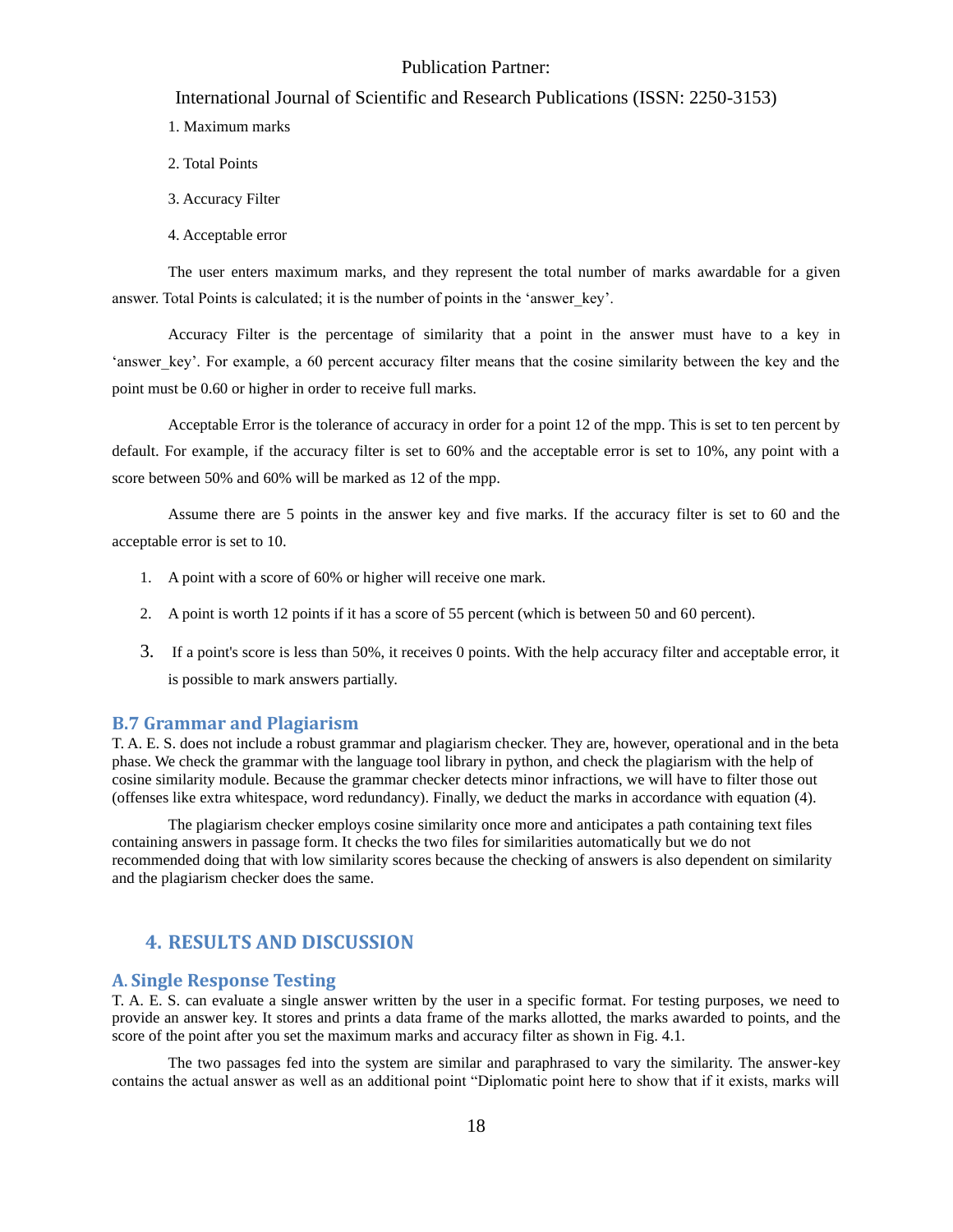#### International Journal of Scientific and Research Publications (ISSN: 2250-3153)

not be allotted." We use this point to demonstrate that if we are not able to find a point in the answer key then we will not allot any marks.

|          | MARKS OBTAINED: 4.7<br>Total points found in answer: 14 of 15 |                                                |                     |          |
|----------|---------------------------------------------------------------|------------------------------------------------|---------------------|----------|
|          | <b>Answer-Key</b>                                             |                                                | Sentence similarity | marks    |
| $\bf{0}$ | Machine learning is a branch of artificial int                | ML is a part of AI for building applications t | 0.712884            | 0.333333 |
| 1        | In data science an algorithm is a sequence of                 | In data science an algorithm is sequential st  | 0.881099            | 0.333333 |
| 2        | In machine learning algorithms are trained                    | In ML algorithms are trained to discover patt  | 0.831787            | 0.333333 |
| з        | The better the algorithm the more accurate th                 | The better the algorithm the more exact the p  | 0.777781            | 0.333333 |
| 4        | Today examples of machine learning are all ar                 | Today instances of ML are surrounding us       | 0.700668            | 0.333333 |
| 5        | Digital assistants search the web and play mus                | Computerized partners like Siri Alexa etc se   | 0.720546            | 0.333333 |
| 6        | Websites recommend products and movies and son                | Sites suggest items and films and songs depend | 0.762458            | 0.333333 |
| 7        | Robots vacuum our floors while we do                          | Robots vacuum our floors while we do           | 1.000000            | 0.333333 |
| 8        | something better with our time                                | something better with our time                 | 1.000000            | 0.333333 |
| 9        | Spam detectors stop unwanted emails from reach                | Spam identifiers prevent undesirable messages  | 0.787989            | 0.333333 |
| 10       | Medical image analysis systems help doctors sp                | Clinical picture examination frameworks help s | 0.752076            | 0.333333 |
| 11       | And the first self driving cars are hitting th                | What s more the primary self driving vehicles  | 0.729809            | 0.333333 |
| 12       | We can expect more                                            | We can hope for something else                 | 0.704636            | 0.333333 |
| 13       | As big data keeps getting bigger as computing                 | As large information continues getting greater | 0.707220            | 0.333333 |
| 14       | Diplomatic point here to show that if it exist                | <b>None</b>                                    | 0.000000            | 0.000000 |

Fig. 4.1 – Representation of Mark Distribution Table

#### <span id="page-19-0"></span>**B. Answer Batch Testing**

We saved scraped data from a web search for "What is Machine Learning?" into various text files for batch testing. We used Google as the search provider, and scraped all results on the first page. We took those results and input the eight text files containing answer passages into T. A. E. S. for scoring. The answer-key can be loaded from a file or through the user interface, and it returns mark distribution for each student.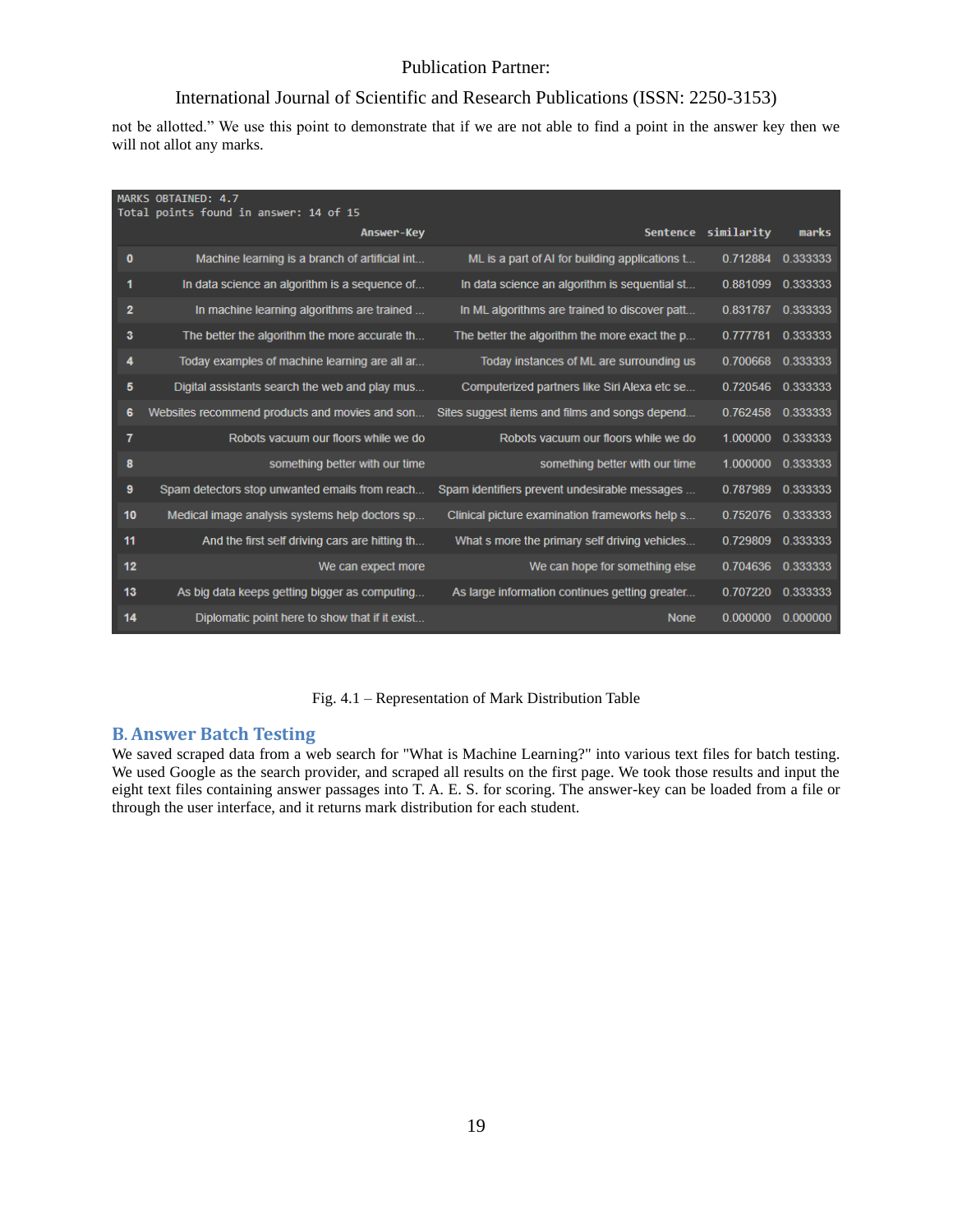|          | Marks have been processed. |      |                                                       |
|----------|----------------------------|------|-------------------------------------------------------|
|          |                            |      | Student Marks Obtained Total points found (out of 14) |
| $\bf{0}$ | emeri                      | 2.57 | 7                                                     |
| 1        | expertai                   | 4.29 | 14                                                    |
| 2        | ibm                        | 6.00 | 14                                                    |
| 3        | royalsociety               | 1.93 | 7                                                     |
| 4        | technologyreview           | 2.57 | 10                                                    |
| 5        | wiki                       | 4.29 | 14                                                    |
| 6        | mygreatlearning            | 4.71 | 14                                                    |
| 7        | <i>infoworld</i>           | 2.36 | 6                                                     |

International Journal of Scientific and Research Publications (ISSN: 2250-3153)

#### Fig. 4.2 – Batch Evaluation of Answers

#### <span id="page-20-0"></span>**C.Using Metrics to Evaluate Model**

Correlation is how close in distance are two data sets to each other. Pearson Product Moment Correlation (PPMC) shows the two-dimensional similarity of two data sets. Two letters are used to represent the Pearson correlation: Greek letter rho  $(\rho)$  for a population and the letter r for a sample. It is defined as in (6).

$$
r = \frac{n(\Sigma xy) - (\Sigma x)(\Sigma y)}{\sqrt{\left[n\Sigma x^2 - (\Sigma x)^2\right]\left[n\Sigma y^2 - (\Sigma y)^2\right]}}
$$
(6)

In statistics, the p-value is the probability of obtaining results at least as extreme as the observed results of a statistical hypothesis test, assuming that the null hypothesis is correct. Key takeaway is that the higher the p value the higher will be the consistency. Lower p-value means that results are more dynamic.

We will be using PPMC and p-value to evaluate our model. PPMC (higher the better, can be used as percentage if multiplied by 100, ranges from 0 to 1). P-value will tell us how consistent our model will work (ranges from 0 to 1, higher is better).

#### **D.Benchmark for Semantic Textual Similarity**

.

The Semantic Textual Similarity (STS) Benchmark assesses the degree to which similarity scores computed using sentence embedding align with human judgments. The benchmark requires systems to return similarity scores for a diverse selection of sentence pairs formalized Figure 4.1: Mark Distribution Table Representation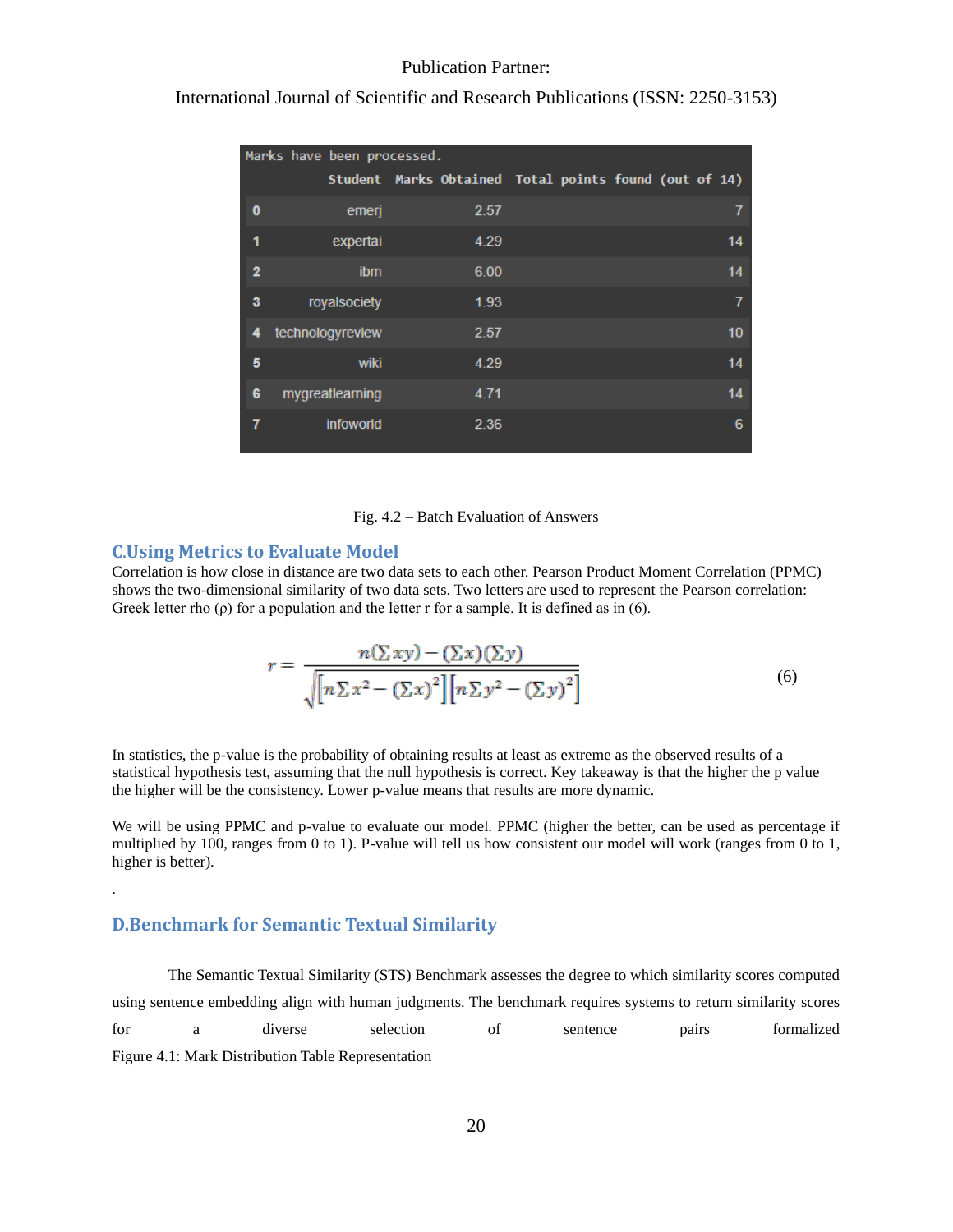#### International Journal of Scientific and Research Publications (ISSN: 2250-3153)

Figure 4.2. shows a batch evaluation of answer-return similarity scores for a wide range of sentence pairs. We use the Pearson correlation to assess the accuracy of the machine similarity scores in comparison to human judgments. The PPMC and p-value score of the DAN model used in the encoder as shown in Table 4.1.

| <b>Scale</b> | <b>Value</b>            |
|--------------|-------------------------|
| <b>PPMC</b>  | 0.7821                  |
| P-value      | 3.8156701636229695e-285 |

#### Table 4.1 – Accuracy Metrics of Model

#### **E. Comparison with Other Models**

| <b>MODEL</b>                        | % ACCURACY |
|-------------------------------------|------------|
| Glove                               | 40.6       |
| Word2Vec skipgram                   | 56.6       |
| Doc2Vec (SEF@UHH)                   | 59.2       |
| C-Phrase                            | 63.9       |
| PV-DBOW Paragraph vectors, Doc2Vec  | 64.9       |
| Charagram (uses PPDB)               | 71.6       |
| Paragram-Phase (uses PPDB)          | 73.2       |
| InferSent (bi-LSTM trained on SNLI) | 75.8       |
| T.A.E.S                             | 78.21      |

Table 4.2 – Comparison with Other Models

DAN outperforms the majority of models that evaluate semantic similarity despite the fact that it is not one of the best model available but it performs with high accuracy. It is worth noting that we are testing DAN, which is the model used by Google Universal Sentence Encoder.

In T. A. E. S., we use the same encoder. The model has not been hyper-tuned or specified for this task, but it still outperforms it. Overall, it provides a trustworthy model for encoding our text.

We discovered that it is best to embed phrases obtained by RAKE as answer-key and sentences obtained by nltk.tokenize for answers after several tries. Alternatively, we can embed sentences for both the answer-key and the answer directly. Both produce similar results. Other configurations are unintuitive and perform only mediocrely.

The recommended accuracy filter ranges from 60 to 70%. The minimum score to consider when determining whether it is a plagiarized answer is 50%. This configuration corresponds to the data we used; we suggest tuning the model based on the data and requirements.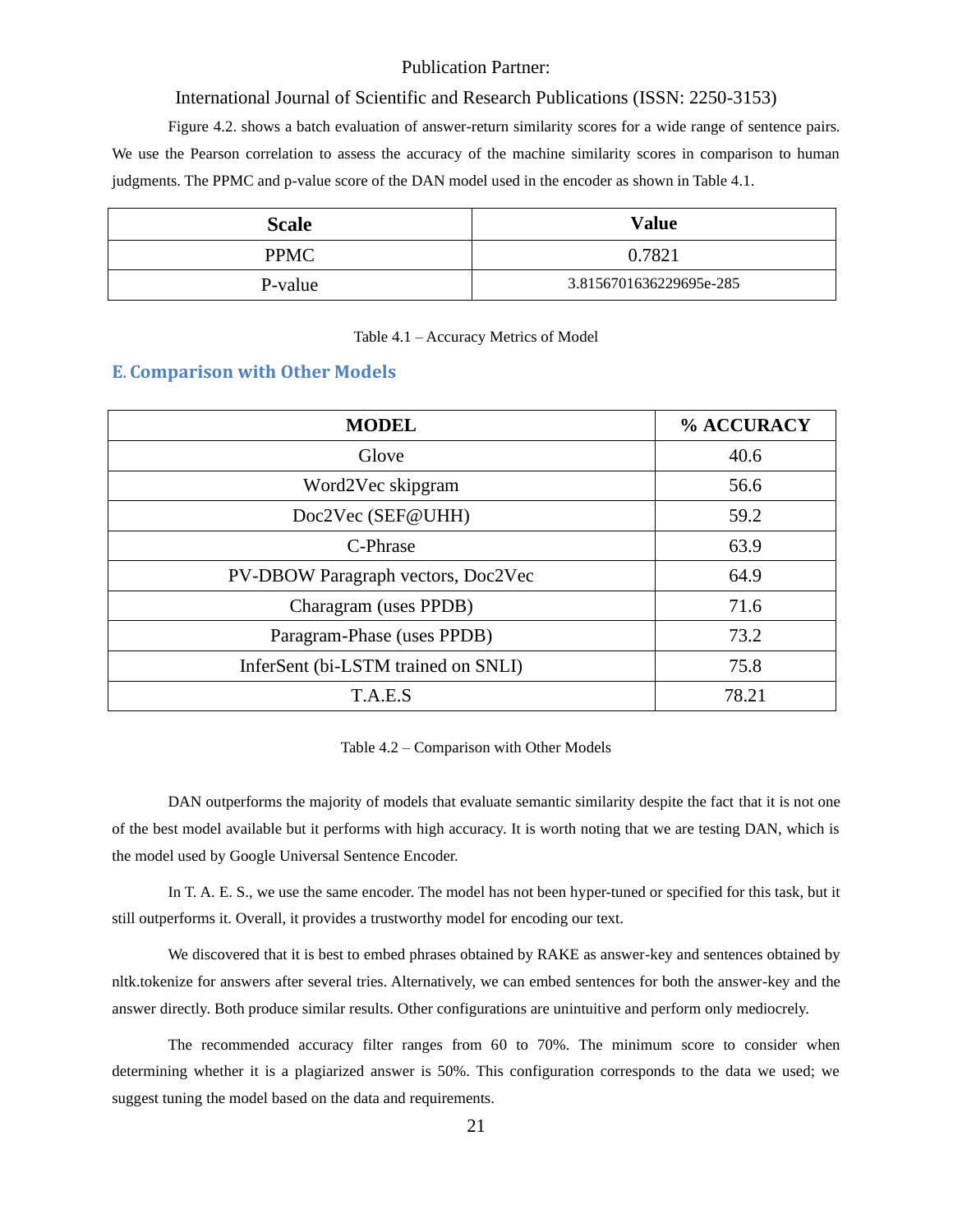#### International Journal of Scientific and Research Publications (ISSN: 2250-3153)

#### **F.Time Taken to Check Answers**

| No of answer | <b>Time Taken</b> |
|--------------|-------------------|
|              | 1.156s            |
|              | 65.26s            |

#### Table 4.3 – Time Comparison

Note: The time required to check 8 answers includes importing text files (which would be faster if the files were on the local machine), calculating similarity and marks for each point, creating a pandas data frame for each answer's mark distribution, and updating a data frame that stores a list of marks obtained by students.

The time it takes to evaluate eight passages is just over a minute, which is far less than the time it would take any human evaluator to read and evaluate the same passages.

#### **5. SUMMARY AND CONCLUSION**

#### **A.Summary**

To summarize, there is still no way to make computers understand human language. Our best bet is to mimic that understanding. Thus, using deep learning, statistics, natural language processing algorithms, and regular expressions, we were able to extract key-phrases, encode text into vector format and check the answer based on keyphrases with an accuracy of 78.21%. Not only that, but it is also in beta-support for grammar and plagiarism checking.

#### <span id="page-22-0"></span>**B. Conclusion**

Currently, the NLP techniques for interpreting textual data are primitive and computationally intensive. Simple operations such as comparing two sentences, representing a sentence as a vector, summarizing paragraphs, and evaluating long written format text require a lot of processing power.

The limitations of this system are that it cannot evaluate answers without an answer-key. Due to current computational limitations and existing cognitive machine learning approaches, we cannot provide OCR support for such long answers.

#### <span id="page-22-1"></span>**C. Future Scope**

Finally, T. A. E. S. can be an essential resource during the pandemic where most educational institutes have switched to an online learning environment. Using T. A. E. S., the universities, companies, and websites can accept and evaluate textual answers present in digital format without human intervention.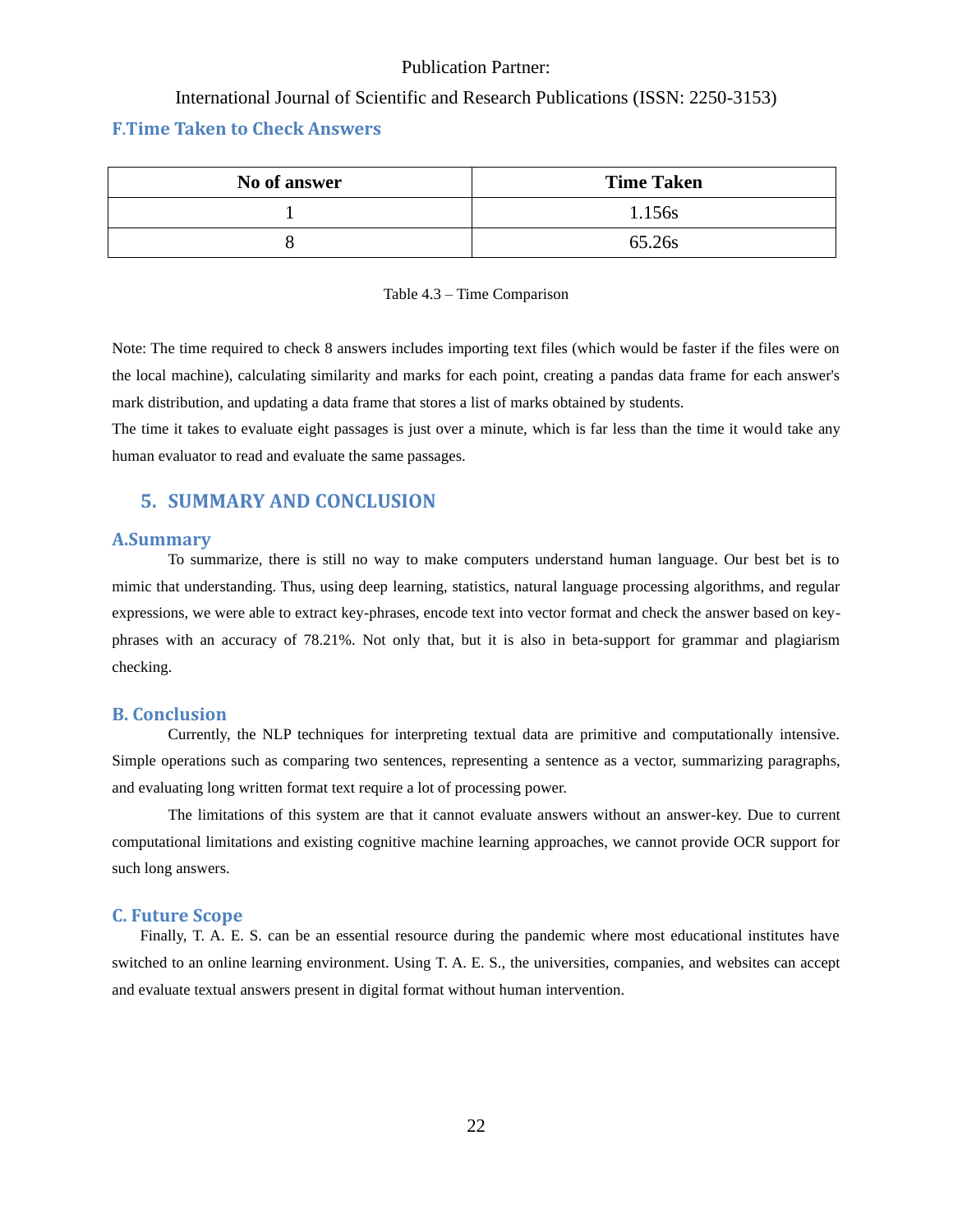International Journal of Scientific and Research Publications (ISSN: 2250-3153)

#### **6. References**

- [1] S. Bharadia, P. Sinha, and A. Kaul, *Answer Evaluation Using Machine Learning*. 2018.
- [2] P. Patil, V. Miniyar, and Amol, "Subjective Answer Evaluation Using Machine Learning," 2018.
- [3] DeepratnaAwale, "Semantic Analysis of long answers," *IRJCS*, vol. 8, no. 4, 2021.
- [4] T. Kiss and J. Strunk, "Unsupervised Multilingual Sentence Boundary Detection," *Computational Linguistics*, vol. 32, pp. 485–525, Dec. 2006, doi: 10.1162/coli.2006.32.4.485.
- [5] S. Rose, D. Engel, N. Cramer, and W. Cowley, "Automatic Keyword Extraction from Individual Documents," in *Text Mining: Applications and Theory*, 2010, pp. 1–20.
- [6] T. Landauer, D. Laham, and P. Foltz, "Automatic Essay Assessment," *Assessment in Education Principles Policy and Practice*, vol. 10, Nov. 2003, doi:10.1080/0969594032000148154.
- [7] S. Praveen, "An Approach to Evaluate Subjective Questions for Online Examination System," 2014.
- [8] V. Bagaria, M. Badve, M. Beldar, and S. Ghane, "An Intelligent System for Evaluation of Descriptive Answers," in *2020 3rd International Conference on Intelligent Sustainable Systems (ICISS)*, Dec. 2020, pp. 19–24, doi: 10.1109/ICISS49785.2020.9316110.
- [9] T. Hofmann, "Unsupervised Learning by Probabilistic Latent Semantic Analysis," *Machine Learning*, vol. 42, no. 1, pp. 177–196, 2001, doi: 10.1023/A:1007617005950.
- [10]D. Cer*et al.*, "Universal Sentence Encoder," *CoRR*, vol. abs/1803.1, 2018, [Online]. Available: [http://arxiv.org/abs/1803.11175.](http://arxiv.org/abs/1803.11175)
- [11] L. S. Daniel Cer, Mona Diab, EnekoAgirre, Iñigo Lopez-Gazpio, "STS Benchmark," *Proceedings of the 10th International Workshop on Semantic Evaluation*. [http://ixa2.si.ehu.eus/stswiki/index.php/STSbenchmark.](http://ixa2.si.ehu.eus/stswiki/index.php/STSbenchmark)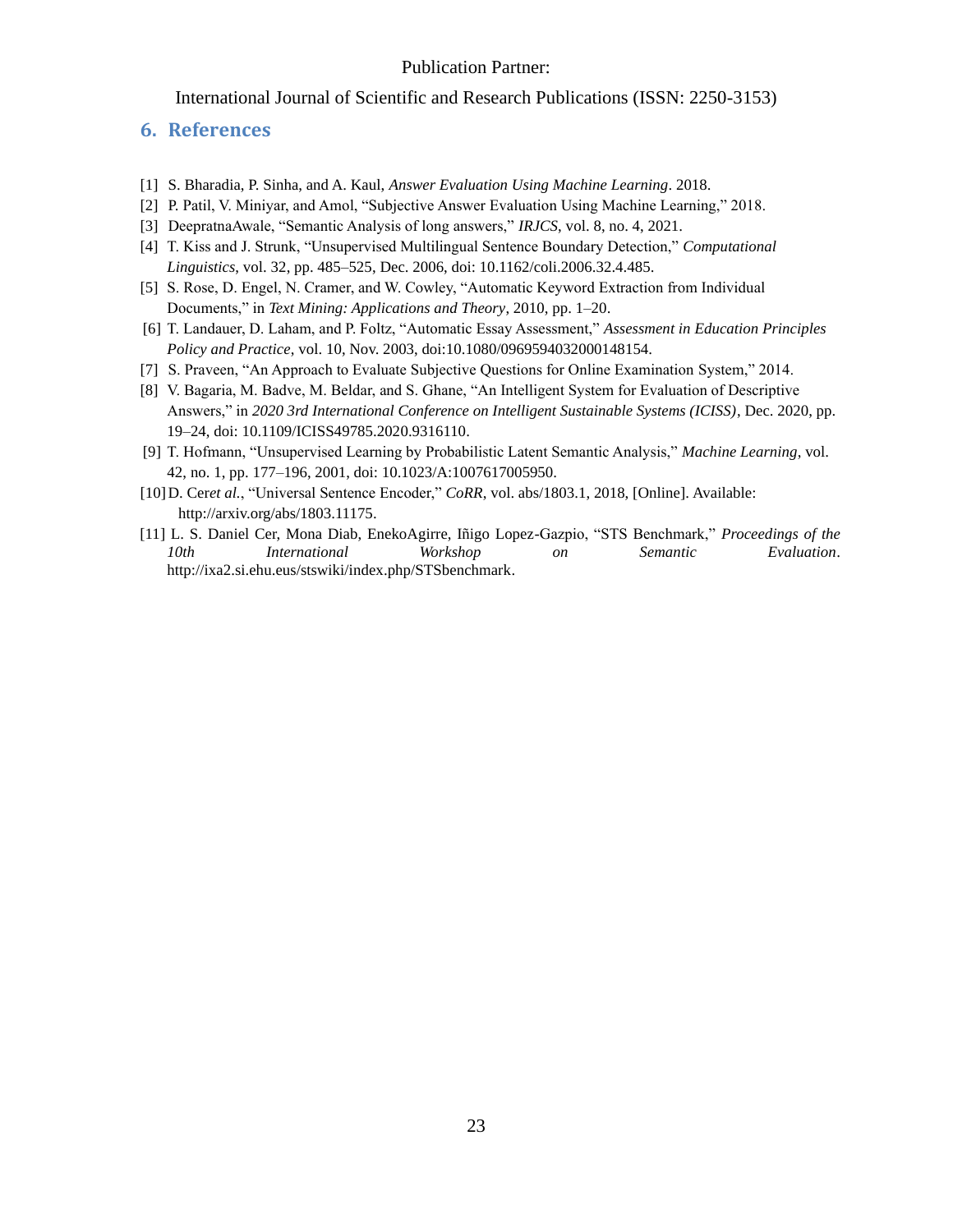International Journal of Scientific and Research Publications (ISSN: 2250-3153)

# **Glossary**

| Sr. No.          | <b>Abbreviation</b> | <b>Meaning</b>                               |
|------------------|---------------------|----------------------------------------------|
| 1.               | T. A. E. S.         | Theoretical Answer Evaluation System         |
| 2.               | <b>MCQ</b>          | <b>Multiple Choice Questions</b>             |
| 3.               | COVID-19            | Corona Virus Disease - 19                    |
| $\overline{4}$ . | AI                  | Artificial Intelligence                      |
| 5.               | <b>NLP</b>          | <b>Natural Language Processing</b>           |
| 6.               | <b>ML</b>           | Machine Learning                             |
| 7.               | API                 | <b>Application Programming Interface</b>     |
| 8.               | <b>NLTK</b>         | Natural Language Tool Kit                    |
| 9.               | <b>RAKE</b>         | Rapid Automatic Keyword Extraction Algorithm |
| 10.              | <b>NAEP</b>         | National Assessment for Educational Progress |
| 11.              | <b>DAN</b>          | Deep Averaging Network                       |
| 12.              | <b>PPMC</b>         | <b>Pearson Product Moment Correlation</b>    |
| 13.              | <b>STS</b>          | <b>Semantic Textual Similarity</b>           |
| 14.              | <b>OCR</b>          | <b>Optical Character Recognition</b>         |